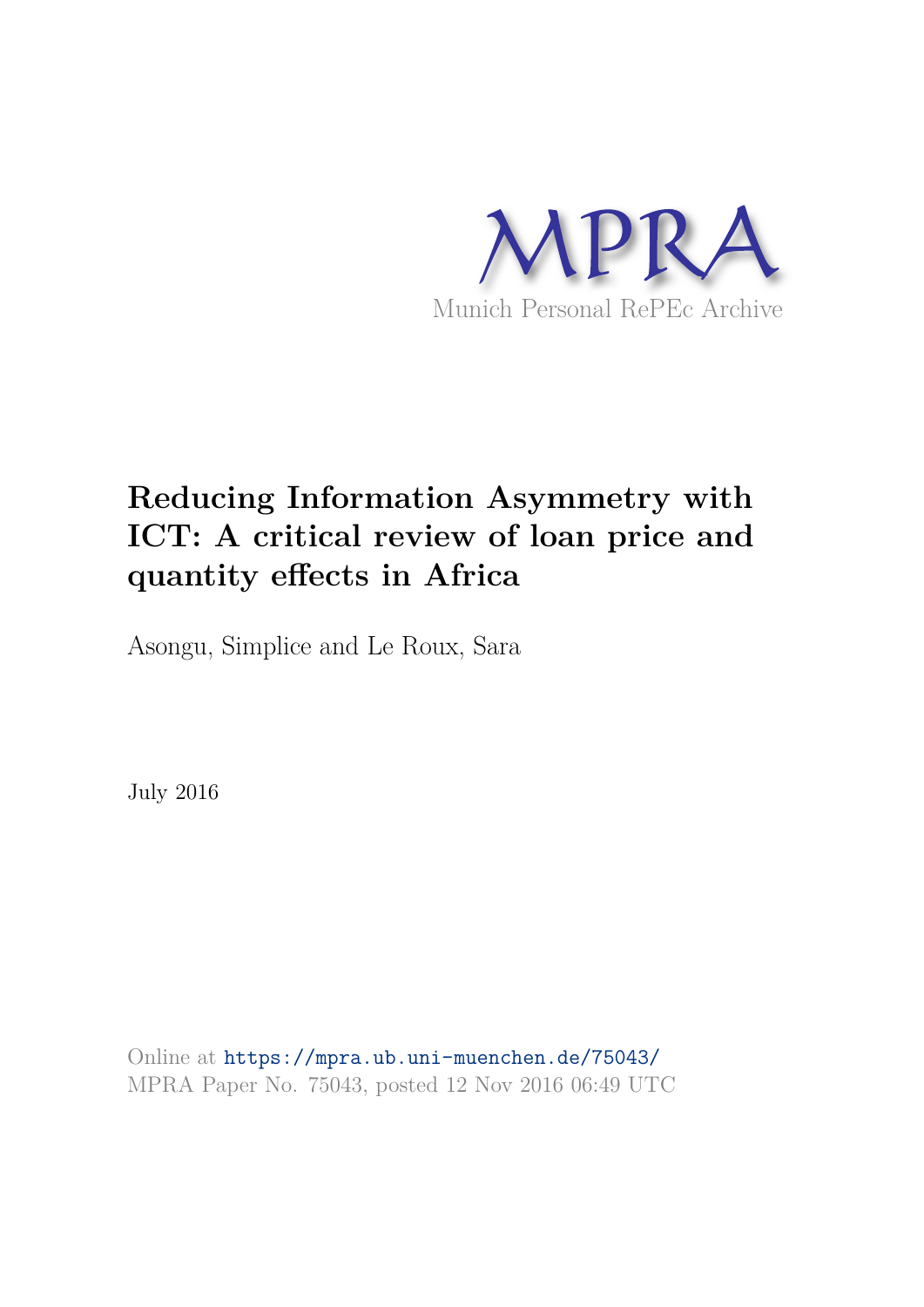## AFRICAN GOVERNANCE AND DEVELOPMENT INSTITUTE

# A G D I Working Paper

## WP/16/024

### **Reducing Information Asymmetry with ICT: A critical review of loan price and quantity effects in Africa**

**Simplice A. Asonguab & Sara Le Roux<sup>a</sup>** <sup>a</sup>Oxford Brookes University, Faculty of Business; Department of Accounting, Finance and Economics E-mails: [sle-roux@brookes.ac.uk /](mailto:sle-roux@brookes.ac.uk%20/)  [simplice.anutechia.asongu-2014@brookes.ac.uk](mailto:simplice.anutechia.asongu-2014@brookes.ac.uk)

<sup>b</sup>African Governance and Development Institute, Yaoundé, Cameroon E-mail: [asongusimplice@yahoo.com](mailto:asongusimplice@yahoo.com) / [asongus@afridev.org](mailto:asongus@afridev.org)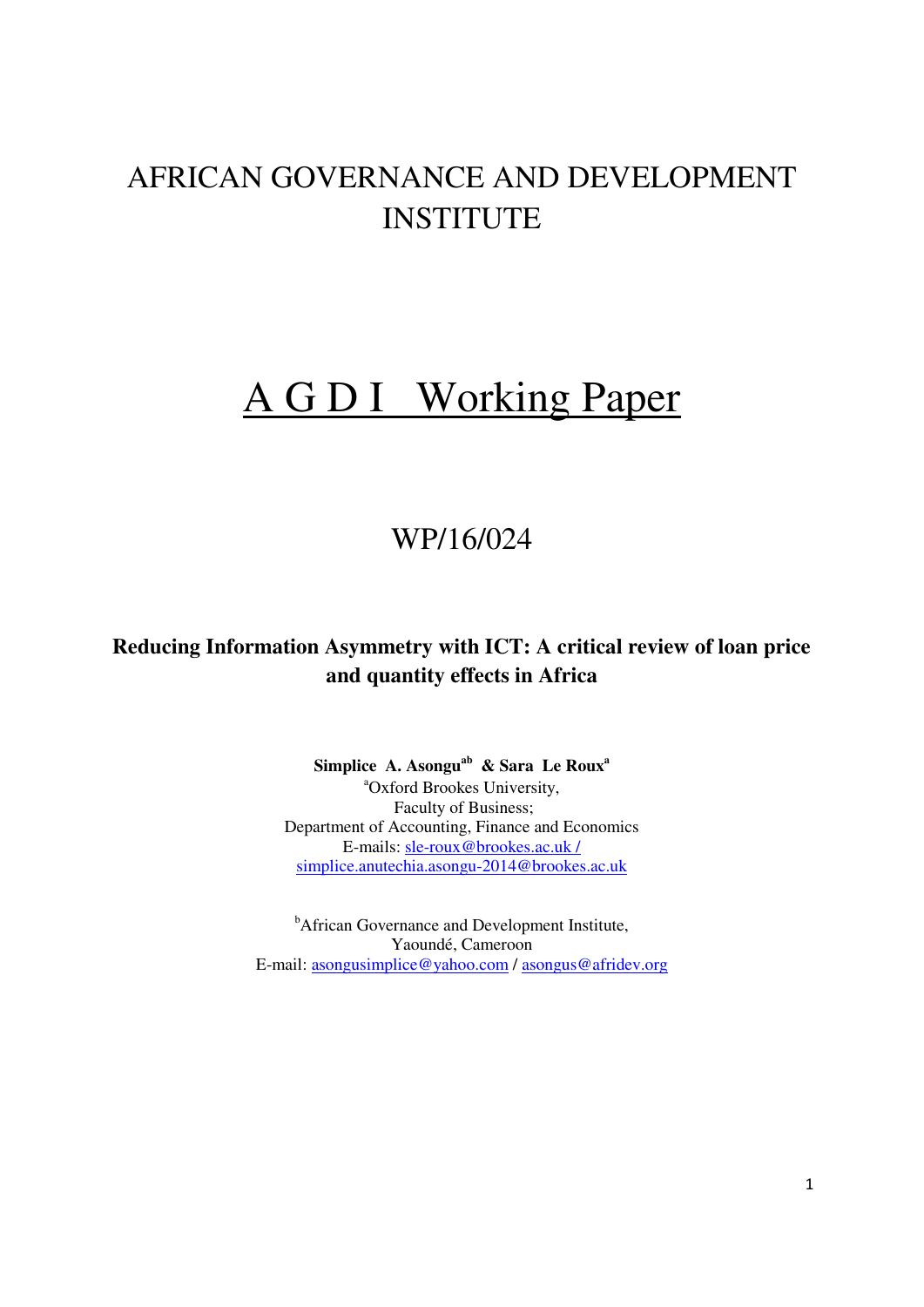#### **AGDI Working Paper**

Research Department

#### **Reducing Information Asymmetry with ICT: A critical review of loan price and quantity effects in Africa**

**Simplice A. Asongu & Sara Le Roux<sup>a</sup>**

July 2016

#### **Abstract**

This study investigates loan price and quantity effects of information sharing offices with ICT, in a panel of 162 banks consisting of 42 African countries for the period 2001-2011.The empirical evidence is based on Generalised Method of Moments and Instrumental Quantile Regressions. Our findings broadly show that ICT with public credit registries decrease the price of loans and increase the quantity of loans. While the net effects from the interaction of ICT with private credit bureaus do not lead to enhanced financial access, corresponding marginal effects show that ICT can complement private credit bureaus to increase loan quantity and decrease loan prices when certain thresholds of ICT are attained. We compute and discuss the ICT thresholds that are required to make this possible.

*JEL Classification*: G20; G29; L96; O40; O55 *Keywords*: Financial access; Information asymmetry; ICT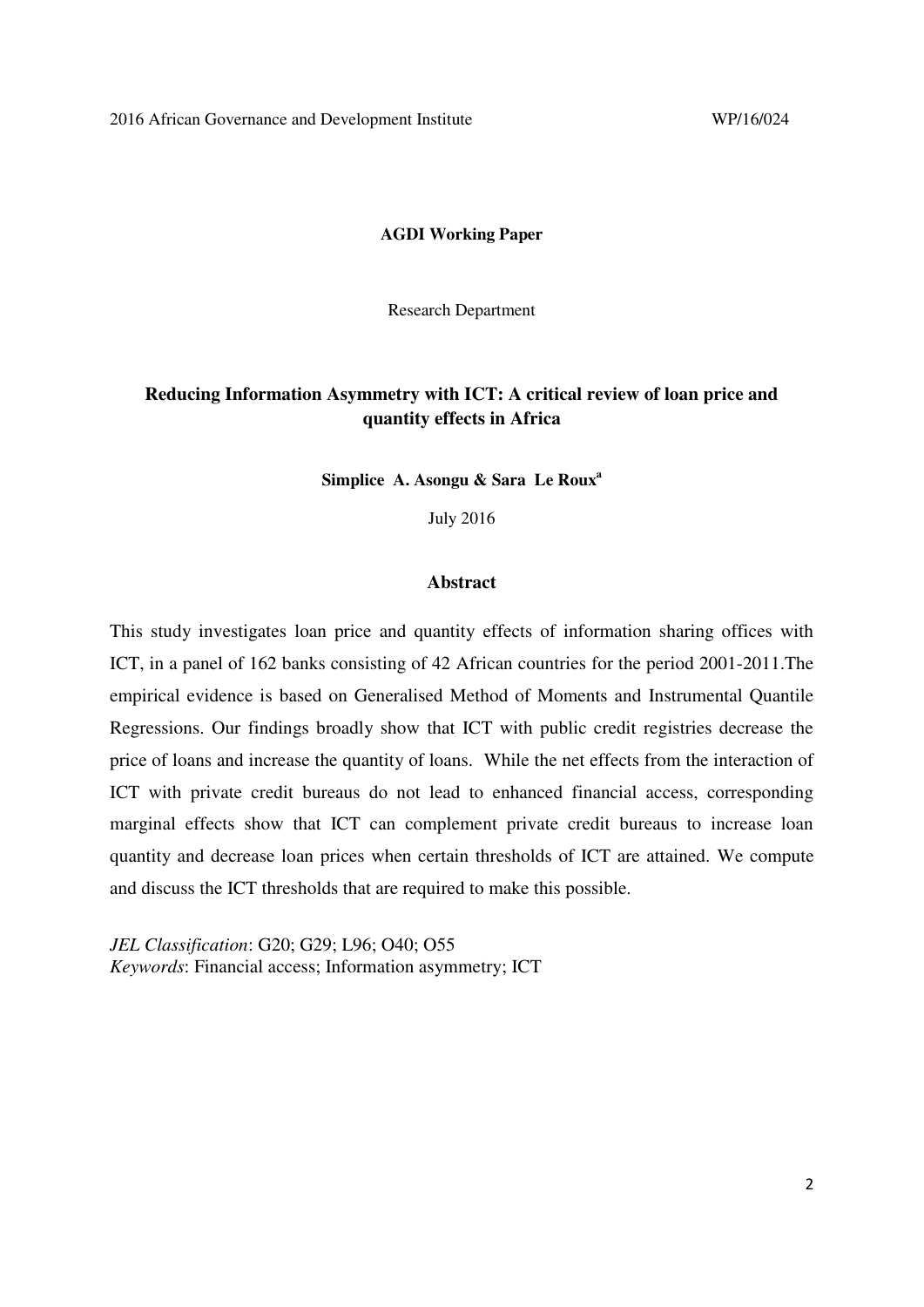#### **1. Introduction**

There have been very few papers that study information sharing for financial access. In particular, we are interested in studying the gains that can be made from information sharing for financial access in the context of Africa, where investments are increasingly needed in order for the continent to evolve and develop. When compared to the rest of the world, the African continent has more room for information and communication technology (henceforth ICT) penetration. Moreover, there are growing concerns that there is excess liquidity in African banking institutions and issues of information asymmetry in the financial sector. A substantial bulk of the current literature on African business accords on the imperative for more sources of investment because, for the most part, privatisation and liberalization projects initiated over the past decades have failed to generate the much needed external finance (see Tuomi, 2011; Rolfe & Woodward, 2004; Darley, 2012; Bartels et al., 2009).

 Additionally, as documented by Penard et al. (2012), there is substantial room for improving the penetration of ICT in Africa because ICT growth is stabilizing, as seen in the high-end economies of North America, Europe and Asia. Moreover, according to the authors, there is an uneven penetration in mobile phones and the internet across the continent. For instance, as of 2010, whereas developed countries were experiencing saturation points in mobile phone and internet penetrations, corresponding penetration rates in Africa were respectively 41% and 9.6%. It follows that there is great potential for the leveraging of ICT, especially for development outcomes.

 The concerns of surplus liquidity in African financial institutions (see Saxegaard, 2006; Fouda, 2009; Asongu, 2014, p.70) are traceable to information asymmetry between lenders and borrowers. In this light, policies conducive to the establishment of information sharing offices have been founded on the need to address the surplus liquidity issues as well as a plethora of factors that are endogenous to increasing information asymmetry, namely: physical access, affordability and eligibility to lending from banks (Allen et al., 2011; Batuo & Kupukile, 2010).

 Studies on information sharing offices have for the most part been positioned on developed countries which, compared to less developed countries, have fewer financial access issues. Accordingly, a substantial chunk of existing literature has focused on countries in the Organisation of Economic Cooperation and Development (OECD), Latin America and Asia. Unfortunately, Africa which is facing more severe concerns in financial access has received less scholarly attention in contrast (Asongu et al., 2016a). To put things in perspective, no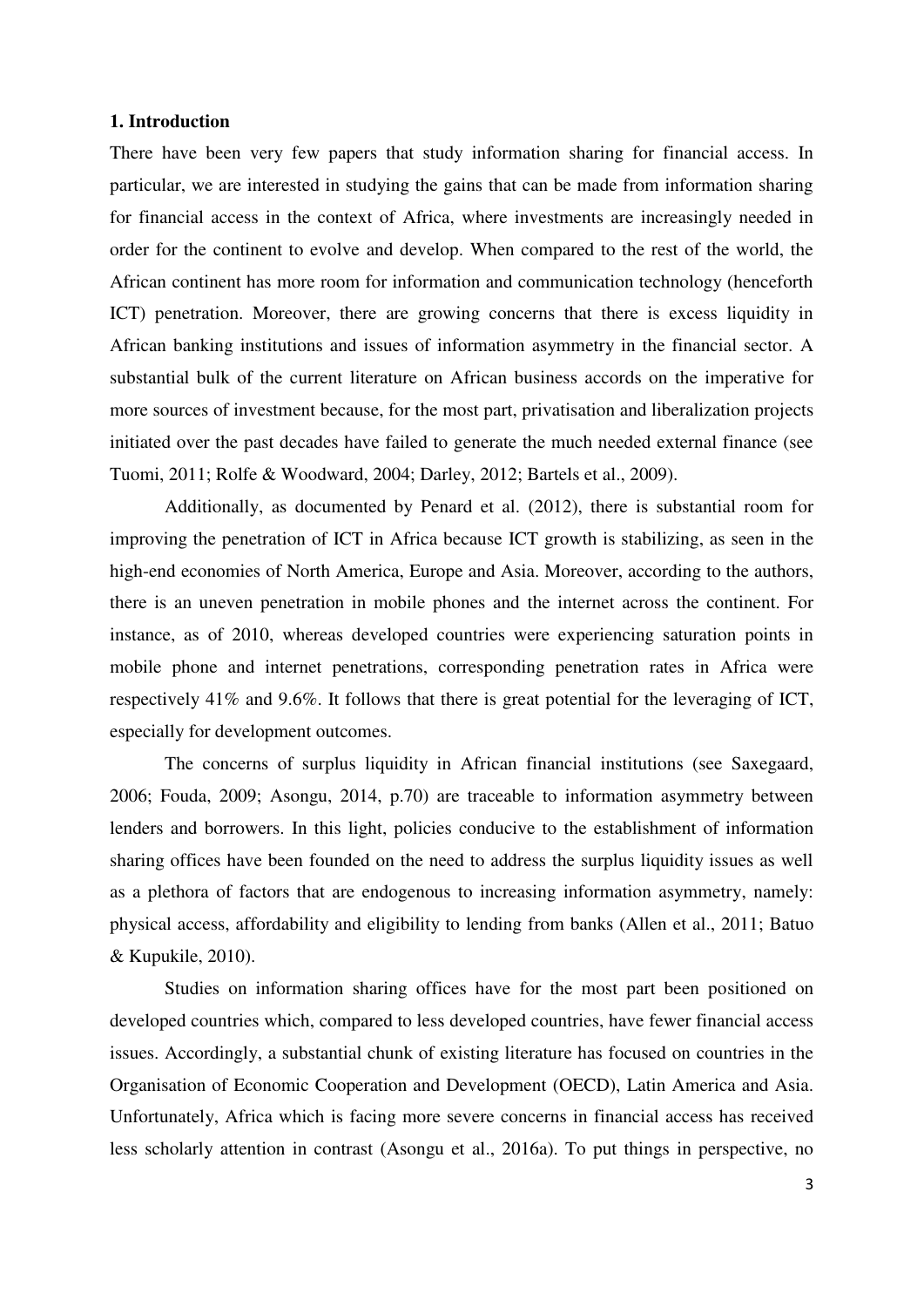African country had been studied by Galindo and Miller (2001). Love and Mylenko (2003) considered a group of four African countries and were followed by Barth et al. (2009) who covered nine countries.

The study by Triki and Gajigo (2014), is closest to the positioning of our inquiry. They use Probit models to assess 42 African countries for the 2006 to 2009 period. The present inquiry is distinct from Triki and Gajigo (2014) in three main perspectives: data, methodology and policy. In particular, we make use of a larger and more comprehensive dataset of countries for the period 2001-2011. We use Generalised Method of Moments (GMM) and Instrumental Variable Quantile Regressions (IV QR) in order to address concerns of endogeneity.

While, Triki and Gajigo (2014) have investigated the relationship between credit registries and financial access at the conditional means of access to finance, we believe that it is also important to investigate the linkages throughout the conditional distributions of access to finance in order to articulate financial institutions with low, intermediate and high levels of financial access. The policy relevance of this modelling approach is that blanket cross-country policies designed to improve financial access by means of information sharing offices may not be effective *unless* they are contingent on existing levels of financial access and tailored differently across financial institutions with different characteristics of financial access.

Triki and Gajigo (2014) acknowledge the failure to account for endogeneity as a caveat of their inquiry. Specifications in the present inquiry are tailored to address the concern of endogeneity by controlling for: (i) time invariant omitted variables and simultaneity with the Generalised Method of Moments (GMM) approach and (ii) simultaneity and the unobserved heterogeneity with an Instrumental Variable Quantile Regressions (IVQR) approach.

Additionally, in our study ICT-related policy variables are integrated into the modelling exercise in order to examine how internet and mobile phone penetrations complement information sharing offices in decreasing information asymmetry for enhanced financial access, in terms of increased quantity of loans and reduced price of loans<sup>1</sup>.

 Overall, assessing loan and price effects of reducing information asymmetry with ICT is of policy interest, because the findings would inform policy makers on complementary instruments to information sharing offices that can be employed to boost access to finance in order to enable poor households and small businesses capitalise on mobilised savings to increase economic consumption, investment and productivity which ultimately culminate in reduced unemployment and higher economic growth.

 $\overline{a}$ 

<sup>&</sup>lt;sup>1</sup> Throughout the study, the term financial access is used interchangeably with 'loan quantity' and/or 'loan price'.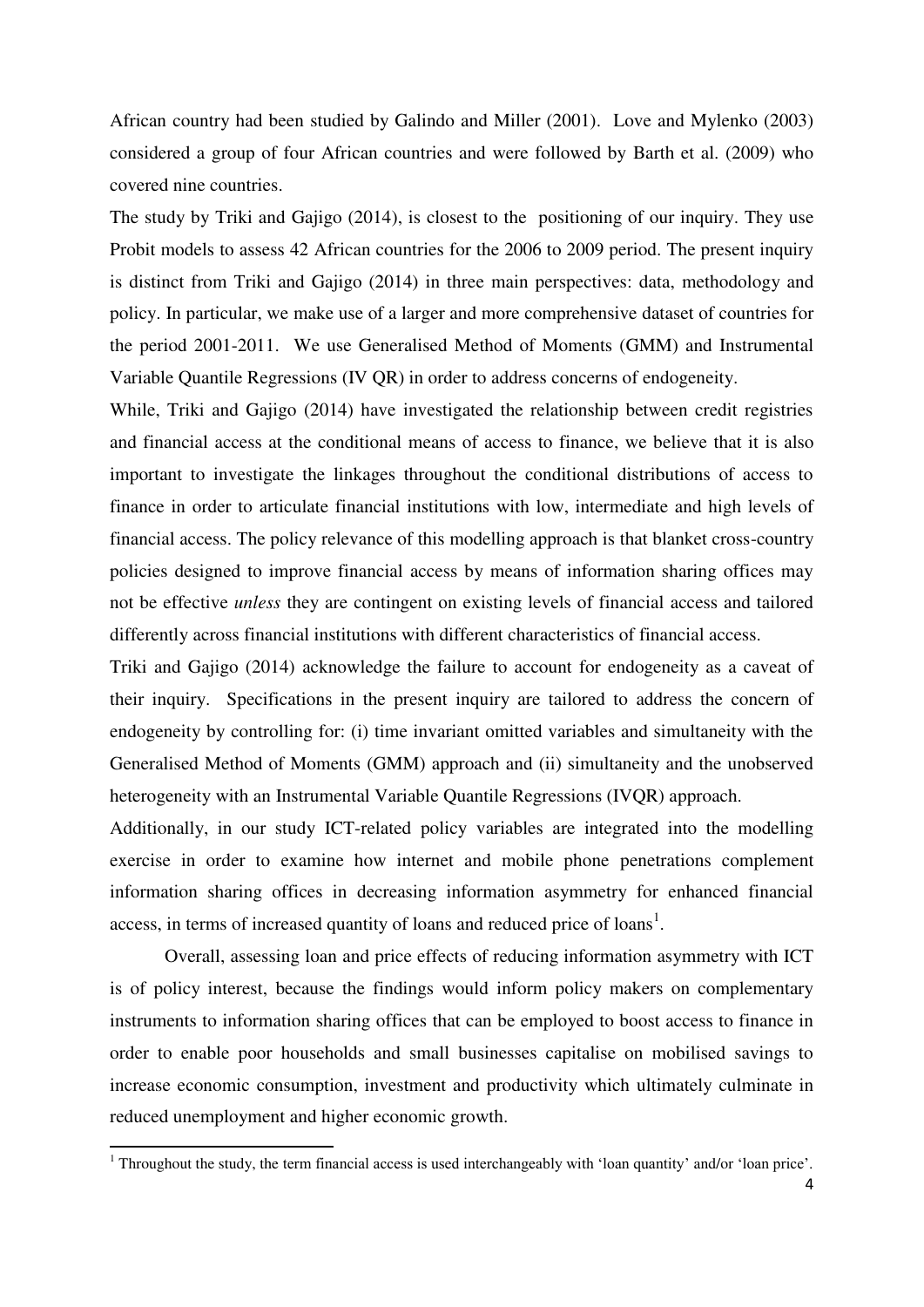The rest of the paper is structured as follows. The stylized facts, background and theoretical underpinnings can be found in Section 2. Section 3 covers the data and methodology. The empirical results and policy implications are discussed in Section 4. Section 5 concludes and provides future research directions.

#### **2. Stylized facts, background and theoretical underpinnings**

#### **2.1 Stylized facts and background**

 Less than 20% of African households have access to formal financial services (IFAD, 2011). The stylized facts maintain that the main factors limiting financial access include: poor transport facilities, low population densities and limited communication infrastructure. According to the narrative, even in regions with comparatively higher rates of financial services, some households and small corporations may still be faced with constraints in lending requirements like strict documentation and collaterals. Moreover, in cases where the underlying requirements in lending are fulfilled, financial access could still be limited by high costs (e.g. transaction fees) and considerable minimum saving requirements.

 Credit reference offices are institutions that are designed to collect information on the debt of borrowers (both individual and commercial) from many sources. These include: retail lenders, bank and credit card corporations (mostly for individuals) and public sources (Asongu & Tchamyou, 2016). Once the data is collected, it is cross-checked for a comprehensive report and consolidated. Such data from credit histories can encompass both positive and negative data. Positive information consists of credit histories on attitudes towards repayment while negative information overwhelmingly consists of default data.

 According to Mylenko (2008), prior to the year 2008, information sharing offices were solidly established for the most part in Asia, Latin America, European and North American countries. However, the global financial crisis and growing ICT, prompted the institution of credit reference agencies across Africa. In essence, before 2008, with the exception of South Africa, not many African countries had well-functioning credit reference bureaus. In addition, the mission of such information sharing offices was substantially restricted to banking sector supervision. Hence, the price of loans remained high for two main reasons. On the one hand the incapacity of credit agencies to provide timely and accurate information on borrowers' history. On the other hand the absence of relevant technology and incentives. This latter point articulates the complementary role of ICT in facilitating the role of information sharing services on financial access.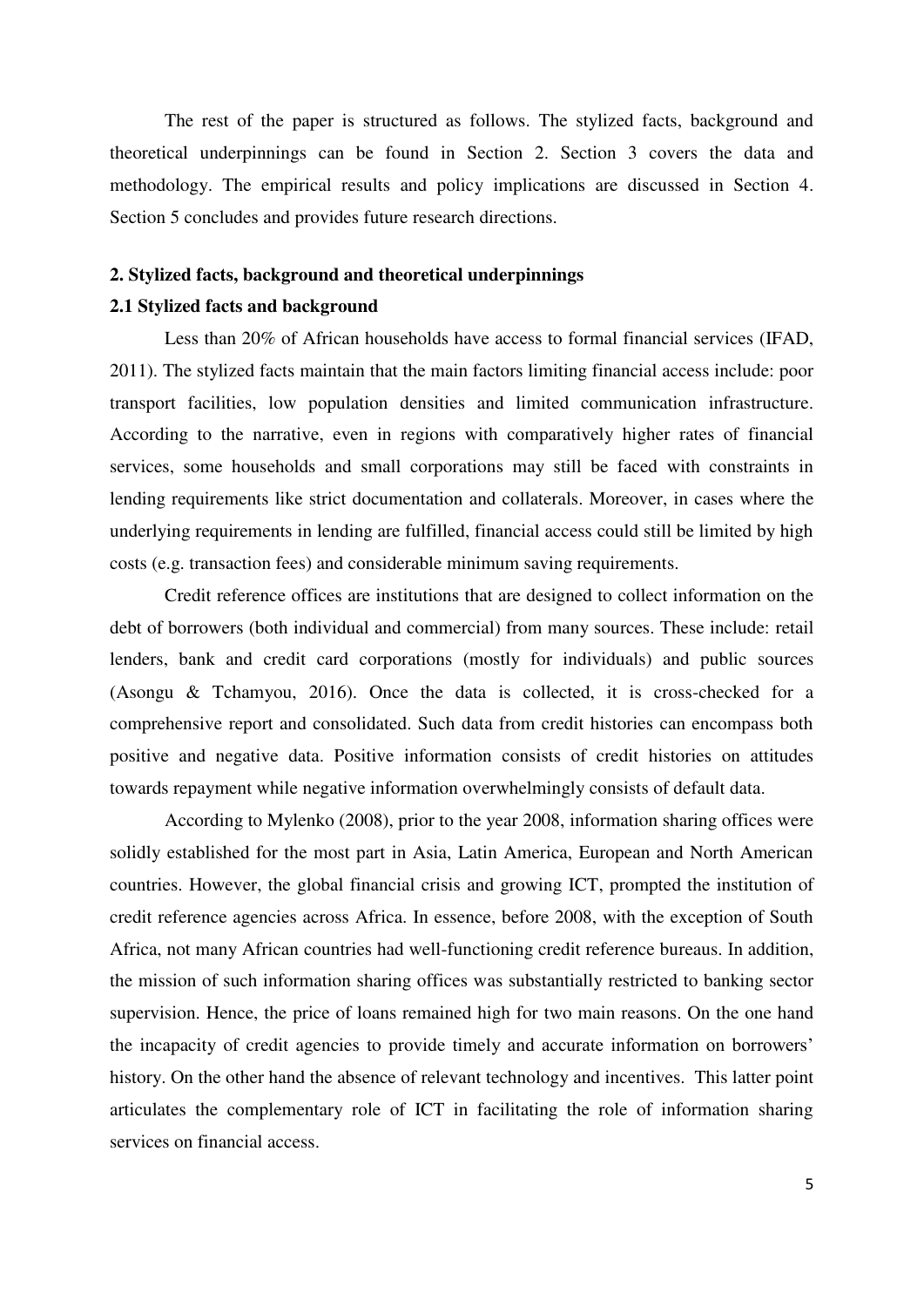#### **2.2 Theoretical highlights**

 Two principal views exist in the literature on the theoretical connection between credit reference agencies and access to finance (see Claus & Grimes, 2003). The first perspective is oriented towards bank liquidity provisions, whereas the second considers the capacity of financial institutions to enhance assets' risk characteristics. Both views however are founded on the main goal of financial intermediation. This goal is to enhance financial intermediation efficiency by transforming mobilised deposits into credit for economic operators. The theoretical foundations of the linkage between information sharing offices and improved financial intermediation are substantiated by the imperfect market information literature. The principal role of information sharing offices in financial intermediation is to reduce costs in information and transactions, that are the result of information asymmetry between lenders and borrowers in the banking industry.

 In the light of the above, the relationship between financial access and information sharing offices, faces two problems: moral hazard from borrowers and adverse selection from lenders. On the one hand, information sharing offices reduce adverse selection in banks by providing them with a comprehensive picture of the credit history of borrowers. Consolidated knowledge on information from borrowers reduces incremental interest rates that would have been levelled by financial institutions in order to compensate for the adverse selection. On the other hand, once loans have been granted to borrowers, they are liable of moral hazard: a behaviour that consists of concealing activities to which the loan is granted with the ultimate aim of avoiding and/or limiting compliance with their financial obligations.

Credit bureaus are also responsible for informing the borrowers on the perils of defaulting on their debts, especially on unsustainability of debt defaults because the informal financial sector is considered as a viable alternative to the formal banking sector. Information sharing offices can thus reduce a borrower's moral hazard by playing a role in market discipline.

In summary: information sharing offices mitigate adverse selection ex-ante of lending while they also reduce moral hazard, ex-post of lending. By conception and definition, the mission of information sharing offices is facilitated by ICT.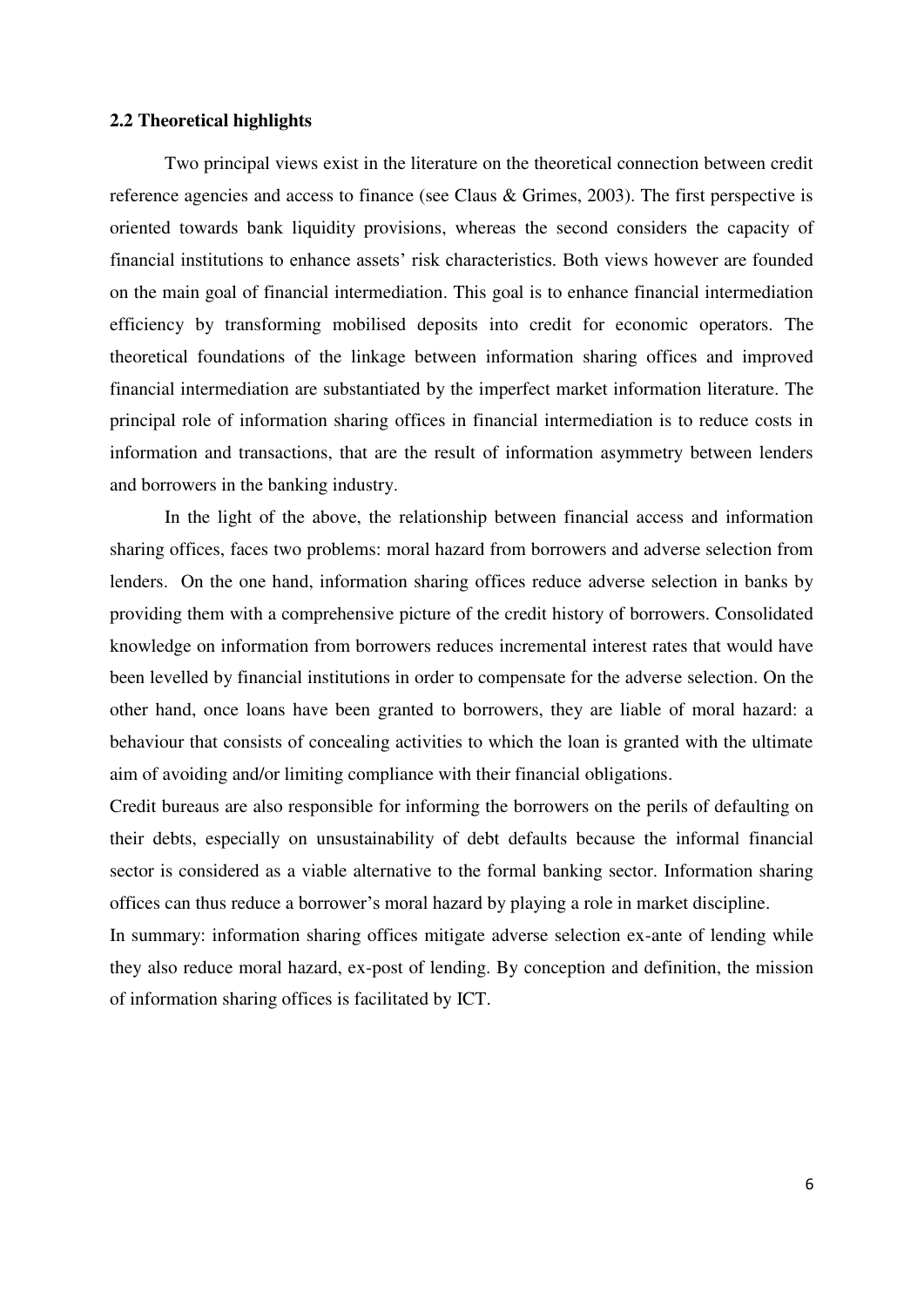#### **3. Data and Methodology**

#### **3.1 Data**

We examine of panel of 162 banks in 42 African countries<sup>2</sup>, with data from the World Bank Development Indicators and Bankscope, for the period 2001-2011. The periodicity, choice of countries and number banks are constrained by data availability. In essence, information on credit bureaus from the World Bank Development indicators is only available from 2001. In accordance with Coccorese and Pellecchia (2010), dependent variables for '*loan price*' and '*loan quantity*' are respectively the '*price charged on loans*' and '*logarithms of loans*'.

 Consistent with Triki and Gajigo (2014), information sharing offices are measured with public credit registries and private credit bureaus. Internet penetration and mobile phone penetration are used to measure ICT. Market-oriented features (*GDP per capita growth*, *inflation* and *population density*), bank-related characteristics (*Deposits/Assets* and *Bank branches*) and dummy variables for the unobserved heterogeneity are used as control indicators. The dummies include bank: ownership (foreign versus vs. domestic), size (large vs. small) and '*compliance with Sharia finance*' (Islamic vs. non-Islamic).

 In line with economic theory, we expect the following signs with regard to bankoriented features. We expect the 'deposit to asset ratio' should increase both the quantity and price of loans. This is because in essence, deposits are the principal source of bank financing. A higher proportion of deposits in liquid liabilities can increase loan quantity and/or interest rate margins, since good organisation is necessary for effectiveness in mobilisation and adequate management. Intuitively, while the number of bank branches should positively affect loan quantity, it should also negatively influence the price of loans.

 With regards to market-related features, the following signs are expected. From intuition, GDP per capita (which is included to account for business cycle fluctuations) is expected to influence the quantity of loans positively. Conversely, the anticipated sign for loan price is ambiguous because it is contingent on market dynamism and expansion. However, if GDP per capita is decreasing over time, it can affect both loan quantity and loan price as a result of decreasing demand. We anticipate negative signs because the population on average across Africa has been growing at a faster rate than GDP, leading to a decreasing GDP per capita for this period (Asongu, 2013a).

Population density is anticipated to influence both the price and quantity of loans positively. This is because increasing demand for loans, owing to high density in population, increases

 $\overline{a}$ 

 $2^2$  The list of countries we are studying is available in Appendix 5.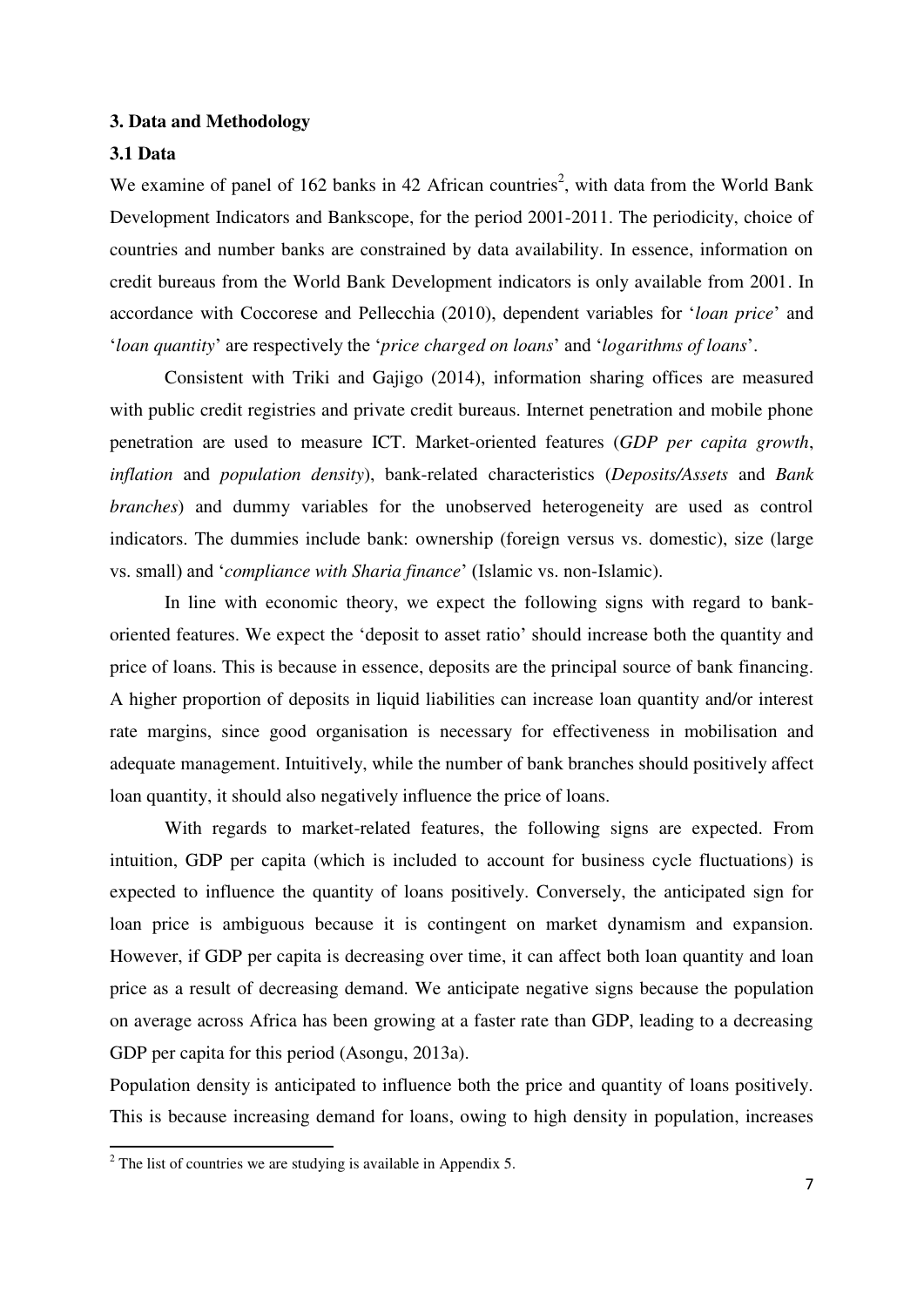loan price. Moreover, we anticipate inflation to decrease the quantity of loans and increase the price of loans. This is essentially because investors prefer to invest in economic environments that are less ambiguous (see Le Roux & Kelsey, 2016; Kelsey & Le Roux, 2016). In essence, given that less investment (and hence quantity) of loans are apparent during economic uncertainty (e.g. high inflation), loan price is anticipated to increase with inflation uncertainty because the interest rates levelled on loans are usually adjusted for inflation.

 In contrast, establishing anticipated signs for dummy variables is difficult. For example both small and big banks (for bank size heterogeneity) can be associated with positive and negative effects resulting from loan dynamics, though big banks are comparatively more associated with management and coordination issues linked to bank size. Furthermore, addressing the challenges that come with increasing bank size is also a cause of inefficiency, owing to issues encountered with resolving conflicts related to customer needs and requirements. In the same vein, the incidence of foreign versus domestic banks (ownership heterogeneity) and Islamic versus non-Islamic banks (compliance with Sharia finance) depends on a multitude of features, which include: market dynamism and expansion as well as staffs' organisational capabilities.

 Appendix 1 summarizes the expected signs of the control variables and Appendix 2 provides the definitions and source of variables employed in the study. Appendix 3 and Appendix 4 respectively present the summary statistics and correlation matrix.

#### **3.2 Methodology**

#### *3.2.1 Generalised methods of moments: specification, identification and exclusion restrictions*

 The GMM empirical approach is adopted by this inquiry for five principal reasons. While the first-two are basic requirements for using the estimation strategy, the last-three are advantages that are associated with the choice of the empirical approach.

(1) The empirical approach takes into account persistence in loan quantity and price given that the criterion or rule of thumb to ascertain persistence in the two dependent variables is met. In essence, the correlation between loan price and loan quantity and their first lags are respectively 0.845 and 0.996, which are above the 0.800 rule of thumb.

(2) The N (or 162)>T(or 11) criterion needed for a GMM technique is also met given that the number of time series in each cross section is lower than the number of cross sections.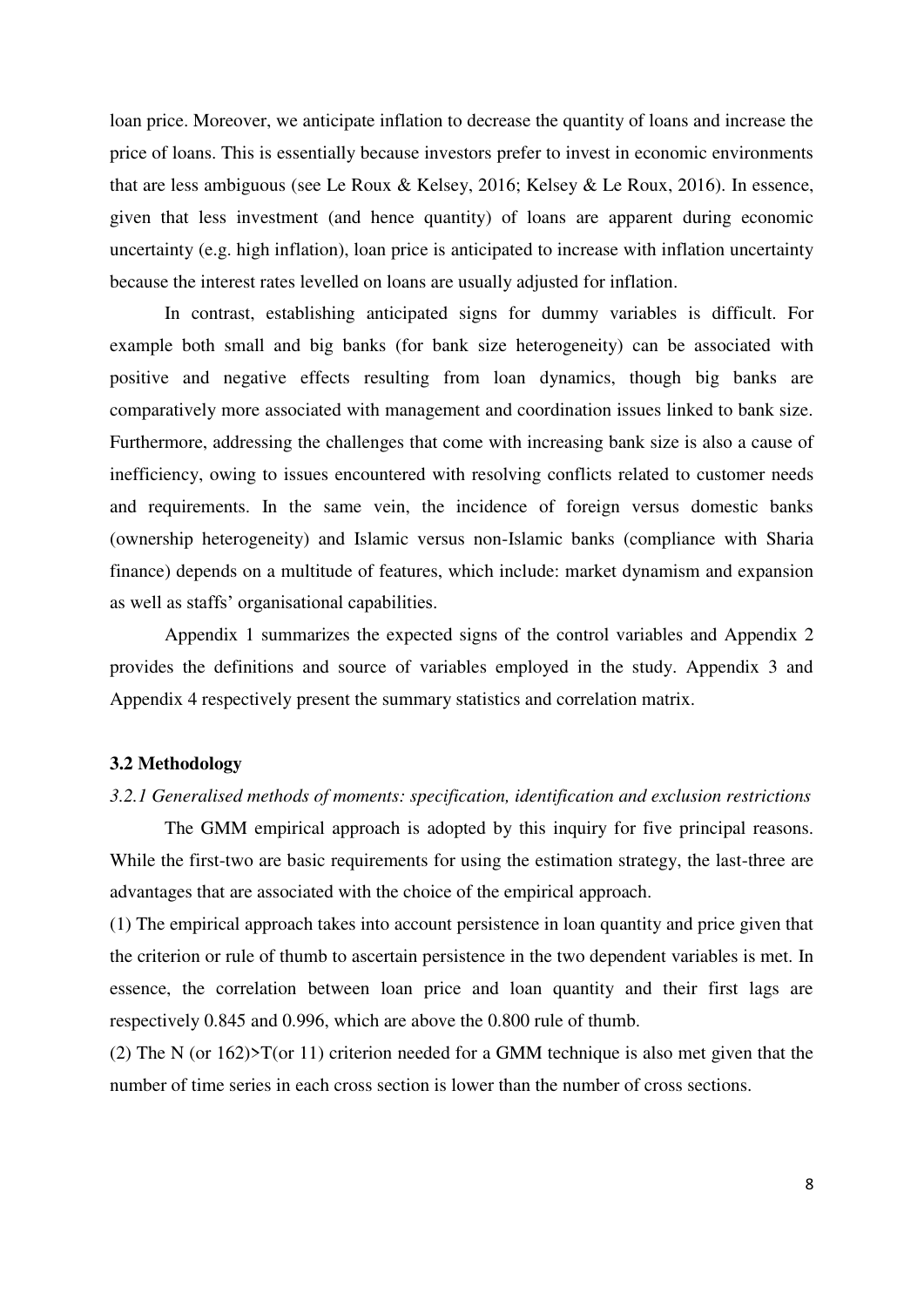(3) Endogeneity is accounted for in all regressors by the estimation technique because instrumental variables are employed for suspected endogenous regressors. Moreover, the use of time-invariant omitted variables also enables some bite on endogeneity.

(4) Biases in the difference estimator are addressed with the system estimator.

(5) Cross-country variations are incorporated into the specifications.

As shown by Bond et al. (2001), the system GMM estimator used by Arellano  $\&$ Bond (1995) and Blundell & Bond (1998) has better estimation properties than the difference estimator used in Arellano & Bond (1991). This inquiry adopts an extension by Roodman (2009ab) of Arellano and Bover (1995) which uses forward orthogonal deviations instead of first differences because the empirical strategy has been documented by Baltagi (2008) and Love and Zicchino (2006) to restrict over-identification or limit instrument proliferation. In the specification, a *two-step* approach is adopted because it controls for heteroscedasticity.

The following equations in levels (1) and first difference (2) summarize the estimation procedure for loan quantity.

$$
LQ_{i,t} = \sigma_0 + \sigma_1 LQ_{i,t-\tau} + \sigma_2 ISO_{i,t} + \sigma_3 ICT_{i,t} + \sigma_4 Inter_{i,t} + \sum_{h=1}^5 \delta_h W_{h,i,t-\tau} + \eta_i + \xi_t + \varepsilon_{i,t}
$$
 (1)

$$
LQ_{i,t} - LQ_{i,t-\tau} = \sigma_0 + \sigma_1(LQ_{i,t-\tau} - LQ_{i,t-2\tau}) + \sigma_2(ISO_{i,t} - ISO_{i,t-\tau}) + \sigma_3(ICT_{i,t} - ICT_{i,t-\tau})
$$
  
+  $\sigma_4(Inter_{i,t} - Inter_{i,t-\tau}) + \sum_{h=1}^{5} \delta_h(W_{h,i,t-\tau} - W_{h,i,t-2\tau}) + (\xi_t - \xi_{t-\tau}) + \varepsilon_{i,t-\tau}$  (2)

Where:  $LQ_{i,t}$  is the loan quantity of bank *i* at period *t*; *ISO* is an information sharing office (PCR (Private Credit Registries) or PCB (Public Credit Bureaus));  $\sigma_0$  is a constant;  $\tau$  is the degree of auto-regression; *W* is the vector of control variables (*GDP per capita growth, Inflation, Population density, Deposit/Assets* and *Bank Branches*),  $\eta_i$  is the country-specific effect,  $\xi$  is the time-specific constant and  $\varepsilon$ <sub>i,t</sub> the error term. Dummy variables are not included in the GMM specifications because fixed effects are eliminated. Equations (1) and (2) are replicated when the dependent variable is loan price.

 As concerns exclusion restrictions and identification, all explanatory variables are considered as suspected endogenous or predetermined variables whereas only *years* are acknowledged to be strictly exogenous (this is consistent with Dewan & Ramaprasad, 2014; Asongu & Nwachukwu, 2016a), essentially because it is not likely for *years* to become endogenous in first difference (see Roodman, 2009b). Therefore, the procedure for treating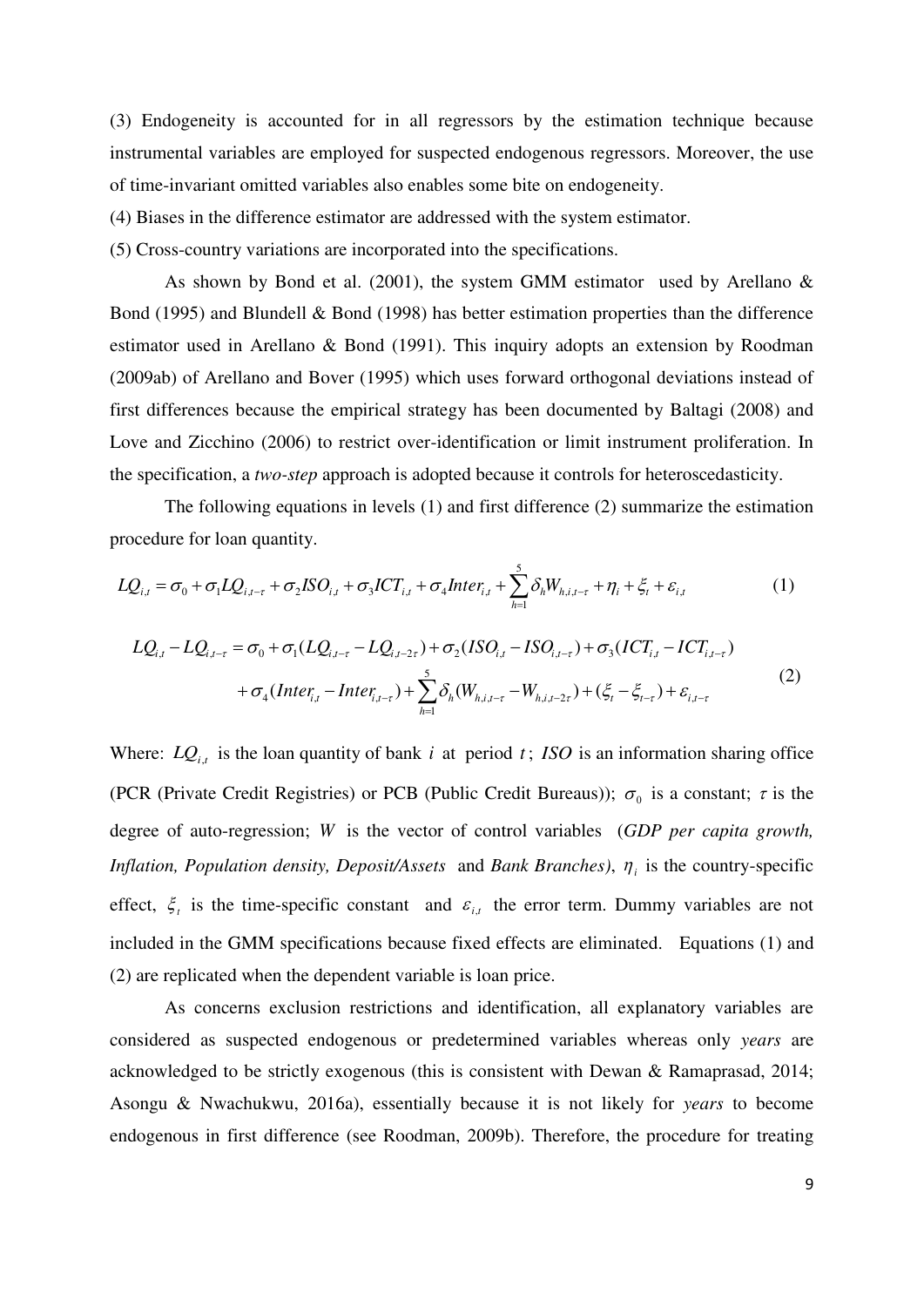*ivstyle* (years) is 'iv (years, eq(diff))' whereas the *gmmstyle* is used for suspected endogeneous variables.

 With the above background, the strictly exogenous instruments or years influence the outcome variables exclusively through the suspected endogenous or predetermined variables. Furthermore, the statistical validity of the exclusion restriction is assessed with the Difference in Hansen Test (DHT) for instrument exogeneity. Accordingly, the null hypothesis of this test should not be rejected for the instruments to elucidate loan quantity and loan price exclusively via the predetermined variables. Hence, whereas in the standard instrumental variable (IV) estimation technique, failure to reject the null hypothesis of the Sargan Overidentifying Restrictions (OIR) test is an indication that instruments do not elicit the outcome variable beyond the endogenous variables (see Beck et al., 2003; Asongu & Nwachukwu, 2016b), in the GMM approach which employs forward orthogonal deviations, the information criterion employed to investigate if *years* exhibit strict exogeneity is the DHT. Therefore, in the findings that are reported in Section 4, the exclusion restriction assumption is validated if the alternative hypothesis of the DHT corresponding to IV (year, eq(diff)) is rejected.

#### *3.2.2 Instrumental Quantile regressions*

 In order to account for existing levels of loan price and loan quantity, the current study employs the Quantile Regressions (QR) technique. This technique is consistent with the literature on conditional determinants (see Keonker & Hallock, 2001; Billger & Goel, 2009; Okada & Samreth, 2012; Asongu, 2013b). The approach consists of assessing the nexus between information sharing offices and the outcome variables throughout the conditional distributions of loan price and quantity, with particular emphasis on banks with low, intermediate and high levels of financial access.

 The existing literature on information sharing has been oriented towards the conditional mean of financial access (see Asongu et al., 2016b; Triki & Gajigo, 2014). While mean impacts are relevant, the underlying literature is extended with an estimation approach that controls for existing levels of loan price and quantity. In addition, studies that use Ordinary Least Squares (OLS) to emphasise mean effects are based on the assumption that error terms are normally distributed. However, with QR, the hypothesis of normally distributed errors does not hold. In addition, the QR is robust to presence of outliers because parameters are estimated at various points in the conditional distribution of the dependent variable (Koenker & Bassett, 1978).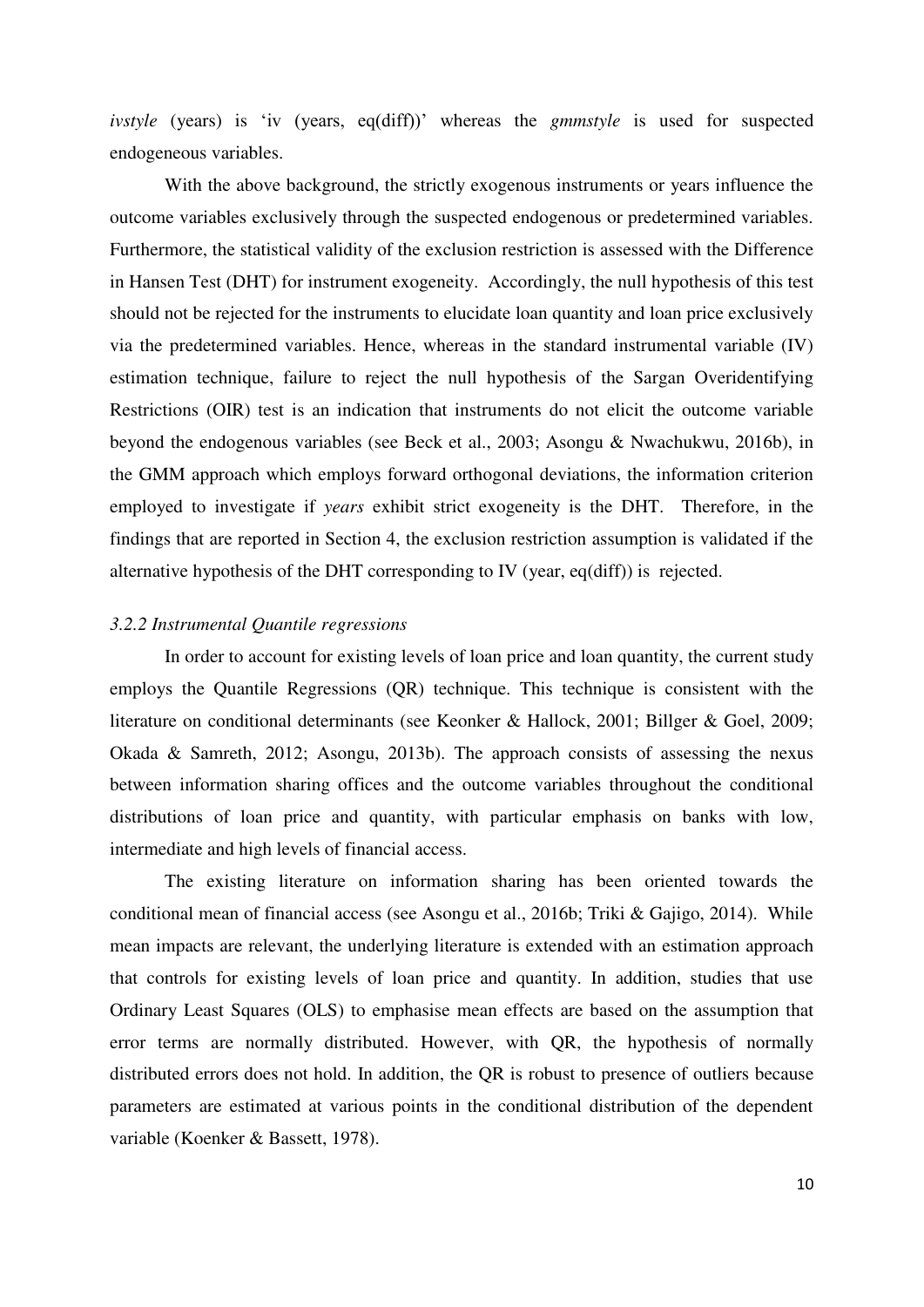The concern about endogeneity is addressed by using an Instrumental Variable QR (IVQR) procedure. The instrumentation procedures for an information sharing office (e.g. private credit bureaus) and an ICT indicator (e.g. Internet penetration) are respectively in Eqs.  $(3)$  and  $(4)$  below.

$$
PCB_{i,t} = \alpha + \delta_j \left( PCB_{i,t-1} \right) + \varepsilon_{i,t} \tag{3}
$$

Where:  $PCB_{i,t}$ , is the private credit bureaus indicator of bank *i* at period *t*,  $\alpha$  is a constant, *PCB*<sub>*i*,*t*-1</sub>, represents private credit bureaus in bank *i* at period  $t-1$ , and  $\varepsilon$ <sub>*i*,*t*</sub> the error term.

$$
Internet_{i,t} = \alpha + \delta_j \left( Internet_{i,t-1} \right) + \varepsilon_{i,t} \tag{4}
$$

Where: *Internet<sub>i,t</sub>*, is the internet penetration rate of bank *i* at period *t*,  $\alpha$  is a constant, *Internet<sub>i,t-1</sub>*, represents internet penetration rate in bank *i* at period  $t-1$ , and  $\varepsilon$ <sub>i,t</sub> the error term.

The procedure of instrumentation in Eq. (3) consists of regressing the information sharing office on their first lags. The corresponding fitted values are then saved and later used as the independent variable of interest in Eq. (5). The specifications are Heteroscedasticity and Autocorrelation Consistent (HAC) in standard errors. The  $\theta^{\text{th}}$  quintile estimator of loan quantity and loan price is obtained by solving for the following optimization problem, which is disclosed without subscripts for simplicity in Eq. (5)

$$
\min_{\beta \in R^k} \left[ \sum_{i \in \{i: y_i \geq x \mid \beta\}} \theta \middle| y_i - x_i \beta \middle| + \sum_{i \in \{i: y_i \geq x \mid \beta\}} (1 - \theta) \middle| y_i - x_i \beta \middle| \right],\tag{5}
$$

where,  $\theta \in (0,1)$ .

As opposed to OLS that is fundamentally based on minimizing the sum of squared residuals, with QR, the weighted sum of absolute deviations are minimised. For example, the  $10<sup>th</sup>$  or  $25<sup>th</sup>$  quintiles (with  $\theta$ =0.10 or 0.25 respectively) are examined by approximately weighing the residuals. The conditional quintile of financial access or *y<sup>i</sup>* given *x<sup>i</sup>* is:

$$
Q_{y}(\theta / x_{i}) = x_{i} \beta_{\theta}, \qquad (6)
$$

where, unique slope parameters are modelled for each  $\theta^{\text{th}}$  specific quintile.

This formulation is analogous to  $E(y/x) = x_i/\beta$  in the OLS slope where parameters are investigated only at the mean of the conditional distribution of loan quantity and price.

For the model in Eq. (6), the dependent variable  $y_i$  is either loan quantity or loan price whereas *xi* contains a constant term, *public credit registries, private credit bureaus, ICT,*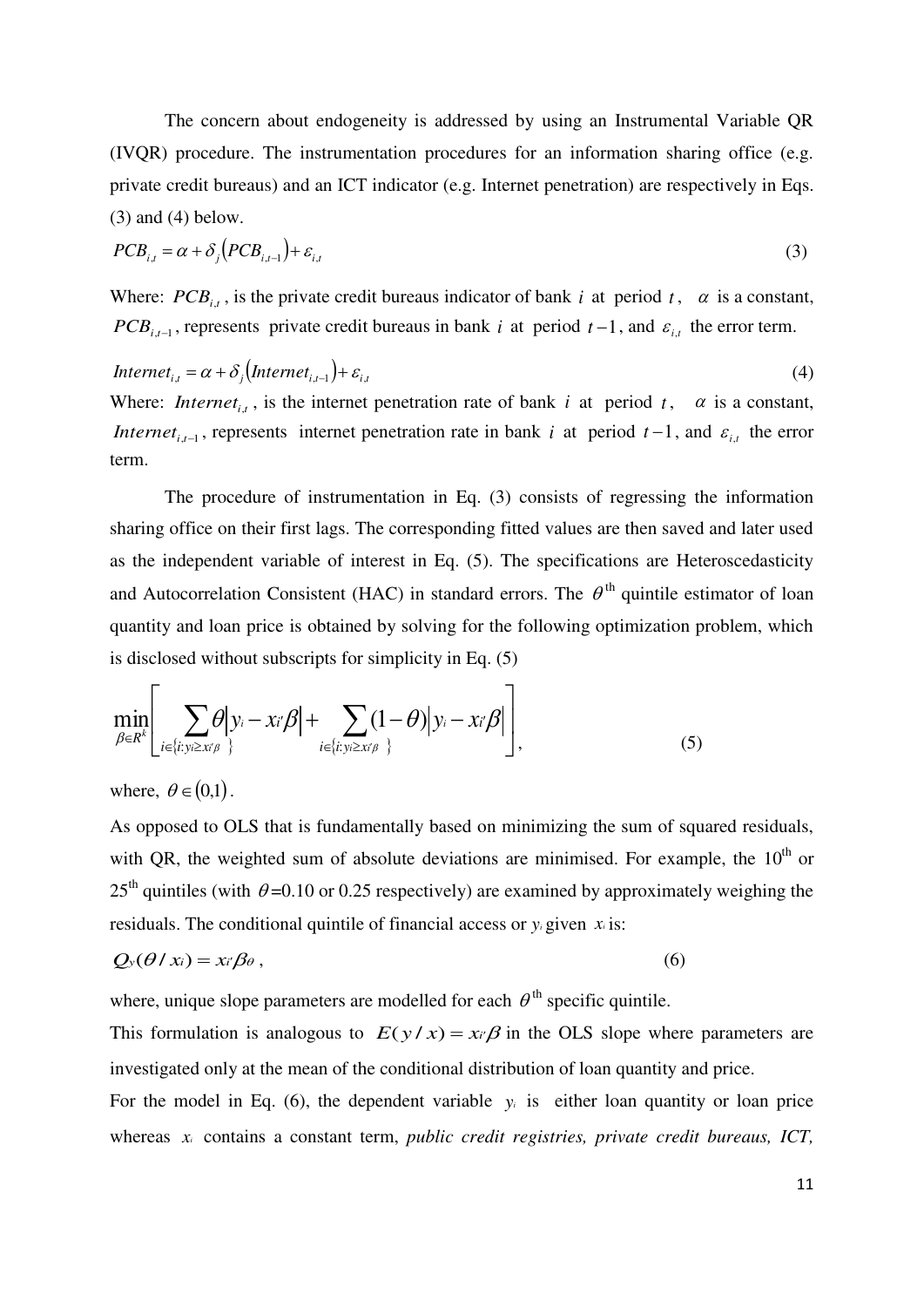*GDP per capita growth, Inflation, Population density, Deposit/Assets, Bank Branches, Small banks, Domestic banks* and *Islamic banks.* 

#### **4. Empirical results**

 $\overline{a}$ 

#### **4.1 Presentation of results**

Table 1 and Table 2 present GMM results related to loan price and loan quantity respectively. Each table has eight specifications, consisting of four specifications pertaining respectively to public credit registries and private credit bureaus. Each of the set of four specifications has two sub-sets of specifications pertaining respectively to mobile phone and internet penetrations. Each of the ICT-related specification embodies two more sub-specifications reflecting a full sample and a partial sample.

The full sample is from 2001-2011 while the partial sample is from 2005-2011. Two main reasons motivate the choice of a partial sample. It enables the study to limit concerns about over-identification or instrument proliferation because T is reduced from 11 to 7. Moreover, the data on information sharing offices in most countries is only available from the year 2005.

We employ four principal information criteria to assess the validity of the GMM model with forward orthogonal deviations.<sup>3</sup> Based on the information criteria, the following findings can be established. From the third specification of Table 1, we see that the net effect from the interaction between public credit registries and mobile phones is 0.0019 (([-0.00003  $\times$  34.107] + 0.003), when the mean value of mobile phone penetration is 34.107, the unconditional effect of public credit registries equals 0.003, while the corresponding unconditional impact of it is seen to be -0.00003. We thus find that there is a negative marginal effect and a positive net effect, for the role of mobile phones in public credit registries, for financial access in the perspective of loan prices.

In Table 2, we find that there is a positive net effect from the interaction between private credit bureaus and mobile phones (of 0.0006). We find that the significant control variables in Tables 1 and 2, have the expected signs as hypothesised in Section 3.1.

<sup>3</sup> "*First, the null hypothesis of the second-order Arellano and Bond autocorrelation test (AR(2)) in difference for the absence of autocorrelation in the residuals should not be rejected. Second the Sargan and Hansen overidentification restrictions (OIR) tests should not be significant because their null hypotheses are the positions that instruments are valid or not correlated with the error terms. In essence, while the Sargan OIR test is not robust but not weakened by instruments, the Hansen OIR is robust but weakened by instruments. In order to restrict identification or limit the proliferation of instruments, we have ensured that instruments are lower than the number of cross-sections in most specifications. Third, the Difference in Hansen Test (DHT) for exogeneity of instruments is also employed to assess the validity of results from the Hansen OIR test. Fourth, a Fischer test for the joint validity of estimated coefficients is also provided*" (Asongu & De Moor, 2016, p.9)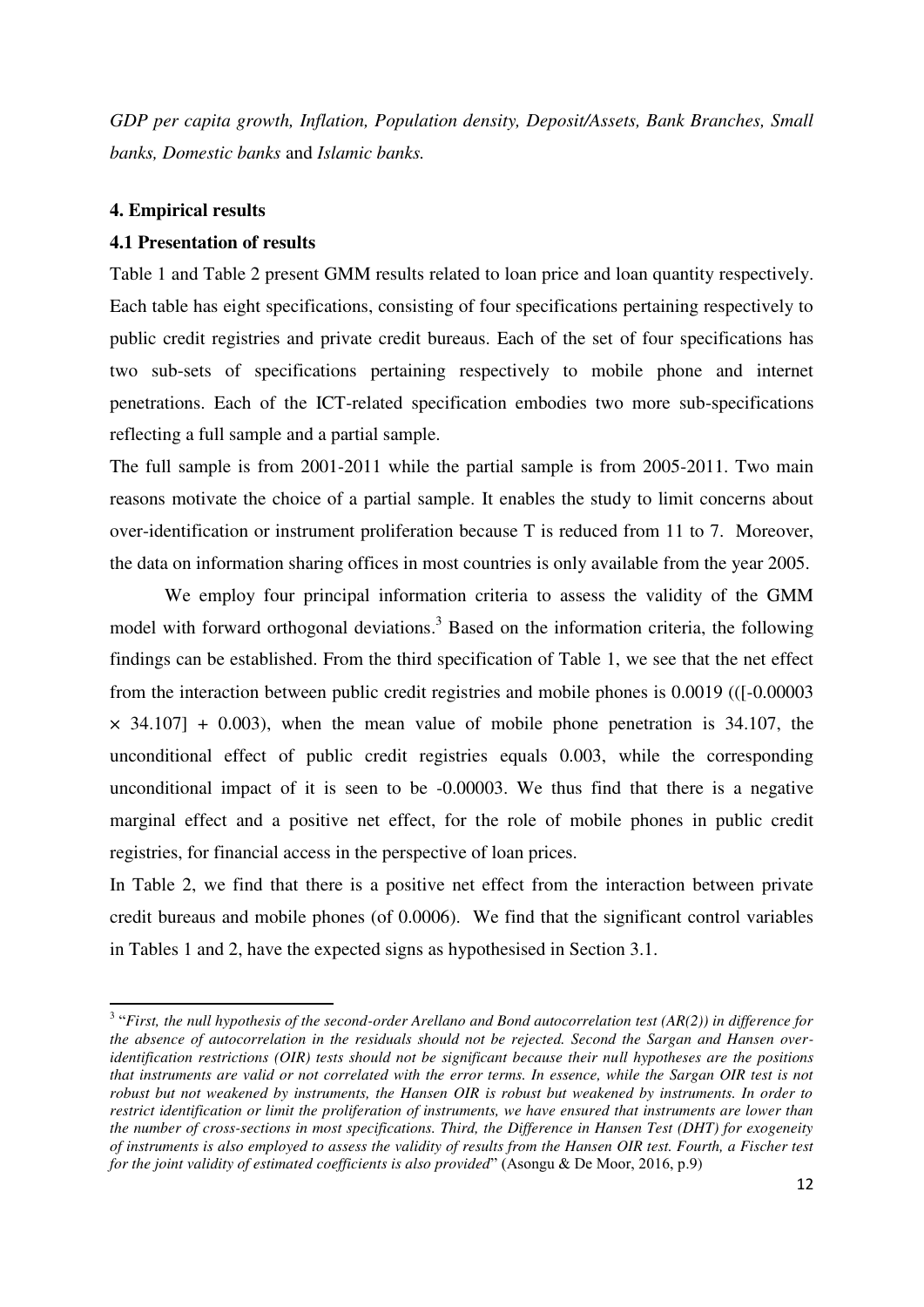|                             |                |                                |                |                          | <b>Dependent variable: Price of Loans</b> |            |                          |                |  |  |  |
|-----------------------------|----------------|--------------------------------|----------------|--------------------------|-------------------------------------------|------------|--------------------------|----------------|--|--|--|
|                             |                | Public Credit Registries (PCR) |                |                          | Private Credit Bureaus (PCB)              |            |                          |                |  |  |  |
|                             |                | Mobile Phones                  | Internet       |                          | Mobile Phones                             |            |                          | Internet       |  |  |  |
|                             | Full           | Partial                        | Full           | Partial                  | <b>Full Sample</b>                        | Partial    | Full                     | Partial        |  |  |  |
|                             | Sample         | Sample                         | Sample         | Sample                   |                                           | Sample     | Sample                   | Sample         |  |  |  |
| Constant                    | $-0.006$       | 0.143                          | $-0.001$       | $-0.094*$                | 0.0008                                    | $0.164***$ | $-0.016*$                | 0.021          |  |  |  |
|                             |                |                                |                |                          |                                           |            |                          |                |  |  |  |
|                             | (0.576)        | (0.149)                        | (0.848)        | (0.068)                  | (0.927)                                   | (0.000)    | (0.058)                  | (0.614)        |  |  |  |
| Price of Loans (-1)         | $0.686***$     | $0.803***$                     | $0.640***$     | $0.781***$               | $0.653***$                                | $0.838***$ | $0.690***$               | $0.853***$     |  |  |  |
|                             | (0.000)        | (0.000)                        | (0.000)        | (0.000)                  | (0.000)                                   | (0.000)    | (0.000)                  | (0.000)        |  |  |  |
| Mobile Phones               | 0.00002        | $0.0001**$                     | ---            | $---$                    | 0.00003                                   | $-0.00008$ | $\overline{\phantom{a}}$ | $---$          |  |  |  |
|                             | (0.706)        | (0.048)                        |                |                          | (0.663)                                   | (0.343)    |                          |                |  |  |  |
| Internet                    | ---            | ---                            | 0.0001         | $-0.0002$                | $\overline{a}$                            | $---$      | $0.0008***$              | 0.0001         |  |  |  |
|                             |                |                                | (0.373)        | (0.283)                  |                                           |            | (0.000)                  | (0.313)        |  |  |  |
| <b>PCR</b>                  | $-0.002**$     | $0.003***$                     | $-0.001**$     | $-0.0003$                | $---$                                     | ---        | $\qquad \qquad -$        | $---$          |  |  |  |
|                             | (0.010)        | (0.002)                        | (0.022)        | (0.503)                  |                                           |            |                          |                |  |  |  |
| <b>PCB</b>                  | ---            | ---                            | $---$          | $\overline{a}$           | $0.0005***$                               | 0.00003    | $0.0002***$              | 0.00005        |  |  |  |
|                             |                |                                |                |                          | (0.000)                                   | (0.851)    | (0.006)                  | (0.510)        |  |  |  |
| PCR*Mobile Phones           | $0.00001**$    | $-0.00003***$                  | ---            | $---$                    | ---                                       | ---        | $\cdots$                 | $\overline{a}$ |  |  |  |
|                             | (0.024)        | (0.001)                        |                |                          |                                           |            |                          |                |  |  |  |
| PCB*Mobile Phones           | ---            | ---                            | ---            | ---                      | $-0.000005***$                            | 0.0000006  | $\cdots$                 | ---            |  |  |  |
|                             |                |                                |                |                          | (0.000)                                   | (0.730)    |                          |                |  |  |  |
| PCR*Internet                | ---            | ---                            | $0.00002*$     | 0.000002                 | $---$                                     | ---        | $\qquad \qquad -$        | ---            |  |  |  |
|                             |                |                                | (0.087)        | (0.878)                  |                                           |            |                          |                |  |  |  |
| PCB*Internet                | ---            | ---                            | ---            | $---$                    | ---                                       | ---        |                          | $-0.000001$    |  |  |  |
|                             |                |                                |                |                          |                                           |            | $0.00001***$             |                |  |  |  |
|                             |                |                                |                |                          |                                           |            | (0.009)                  | (0.799)        |  |  |  |
| GDPpcg                      | $0.0007**$     | $-0.0003$                      | $0.0007*$      | $-0.0001$                | 0.0003                                    | 0.0001     | $-0.0001$                | $-0.0003$      |  |  |  |
|                             | (0.032)        | (0.478)                        | (0.055)        | (0.804)                  | (0.275)                                   | (0.730)    | (0.657)                  | (0.331)        |  |  |  |
| Inflation                   | $0.0006***$    | $0.001***$                     | $0.0008***$    | $0.001***$               | $0.0005***$                               | 0.0004     | $0.0008***$              | $0.0008***$    |  |  |  |
|                             | (0.000)        | (0.000)                        | (0.000)        | (0.000)                  | (0.002)                                   | (0.130)    | (0.000)                  | (0.001)        |  |  |  |
| Pop. density                | $0.00002**$    | 0.00001                        | 0.00001        | 0.00001                  | $0.00004***$                              | 0.00001    | $0.00004***$             | 0.0000007      |  |  |  |
|                             | (0.041)        | (0.148)                        | (0.100)        | (0.400)                  | (0.002)                                   | (0.333)    | (0.001)                  | (0.430)        |  |  |  |
| Deposit/Assets              | $0.038***$     | $0.025***$                     | $0.035***$     | $0.050**$                | $0.046***$                                | 0.014      | $0.045***$               | $0.035**$      |  |  |  |
|                             | (0.001)        | (0.004)                        | (0.000)        | (0.029)                  | (0.000)                                   | (0.427)    | (0.000)                  | (0.036)        |  |  |  |
| <b>Bank Branches</b>        | $-0.00002$     | $-0.0007**$                    | $-0.0003$      | 0.0001                   | $-0.0007***$                              | $-0.0002$  | $-0.001***$              | $-0.0004$      |  |  |  |
|                             | (0.923)        | (0.010)                        | (0.347)        | (0.573)                  | (0.002)                                   | (0.371)    | (0.000)                  | (0.168)        |  |  |  |
| Net effect of the Mobile    | nsa            | 0.0019                         | $\overline{a}$ | $\overline{\phantom{a}}$ | nsa                                       | Na         | ---                      | $\overline{a}$ |  |  |  |
| Net effect of the Internet  | $\overline{a}$ | ---                            | nsa            | na                       | ---                                       | ---        | nsa                      | na             |  |  |  |
| AR(1)                       | (0.000)        | (0.088)                        | (0.000)        | (0.296)                  | (0.000)                                   | (0.002)    | (0.000)                  | (0.221)        |  |  |  |
| AR(2)                       | (0.811)        | (0.189)                        | (0.803)        | (0.433)                  | (0.850)                                   | (0.693)    | (0.847)                  | (0.355)        |  |  |  |
| Sargan OIR                  | (0.001)        | (0.671)                        | (0.238)        | (0.918)                  | (0.000)                                   | (0.407)    | (0.000)                  | (0.205)        |  |  |  |
|                             |                | (0.309)                        | (0.072)        |                          |                                           | (0.057)    |                          |                |  |  |  |
| Hansen OIR                  | (0.006)        |                                |                | (0.541)                  | (0.003)                                   |            | (0.041)                  | (0.069)        |  |  |  |
| DHT for instruments         |                |                                |                |                          |                                           |            |                          |                |  |  |  |
| (a)Instruments in levels    |                |                                |                |                          |                                           |            |                          |                |  |  |  |
| H excluding group           | (0.003)        | (0.090)                        | (0.038)        | (0.767)                  | (0.010)                                   | (0.296)    | (0.020)                  | (0.958)        |  |  |  |
| Dif(null, H=exogenous)      | (0.159)        | (0.647)                        | (0.295)        | (0.345)                  | (0.032)                                   | (0.053)    | (0.253)                  | (0.012)        |  |  |  |
| (b) IV (years, $eq(diff)$ ) |                |                                |                |                          |                                           |            |                          |                |  |  |  |
| H excluding group           | (0.072)        | (0.181)                        | (0.148)        | (0.501)                  | (0.085)                                   | (0.012)    | (0.033)                  | (0.038)        |  |  |  |
| Dif(null, H=exogenous)      | (0.008)        | (0.734)                        | (0.110)        | (0.506)                  | (0.002)                                   | (0.954)    | (0.325)                  | (0.540)        |  |  |  |
| Fisher                      | $70.20***$     | 105.40***                      | 71.88***       | 61.99***                 | 48.89 ***                                 | 109.18***  | 41.94***                 | 83.38***       |  |  |  |
| Instruments                 | 42             | 41                             | 42             | 41                       | 42                                        | 40         | 42                       | 40             |  |  |  |
| <b>Banks</b>                | 144            | 112                            | 144            | 111                      | 144                                       | 109        | 144                      | 108            |  |  |  |
| Observations                | 698            | 140                            | 679            | 139                      | 690                                       | 138        | 671                      | 137            |  |  |  |

#### **Table 1: Price Effects of Reducing Information Asymmetry (GMM)**

\*, \*\*, \*\*\*: significance levels of 10%, 5% and 1% respectively. DHT: Difference in Hansen Test for Exogeneity of Instruments' Subsets. Dif: Difference. OIR: Over-identifying Restrictions Test. The significance of bold values is twofold. 1) The significance of estimated coefficients, Hausman test and the Fisher statistics. 2) The failure to reject the null hypotheses of: a) no autocorrelation in the AR(1)andAR(2) tests and; b) the validity of the instruments in the Sargan OIR test. na: not applicable due to the insignificance of marginal effects. nsa: not specifically applicable because the information criteria does not valid the model.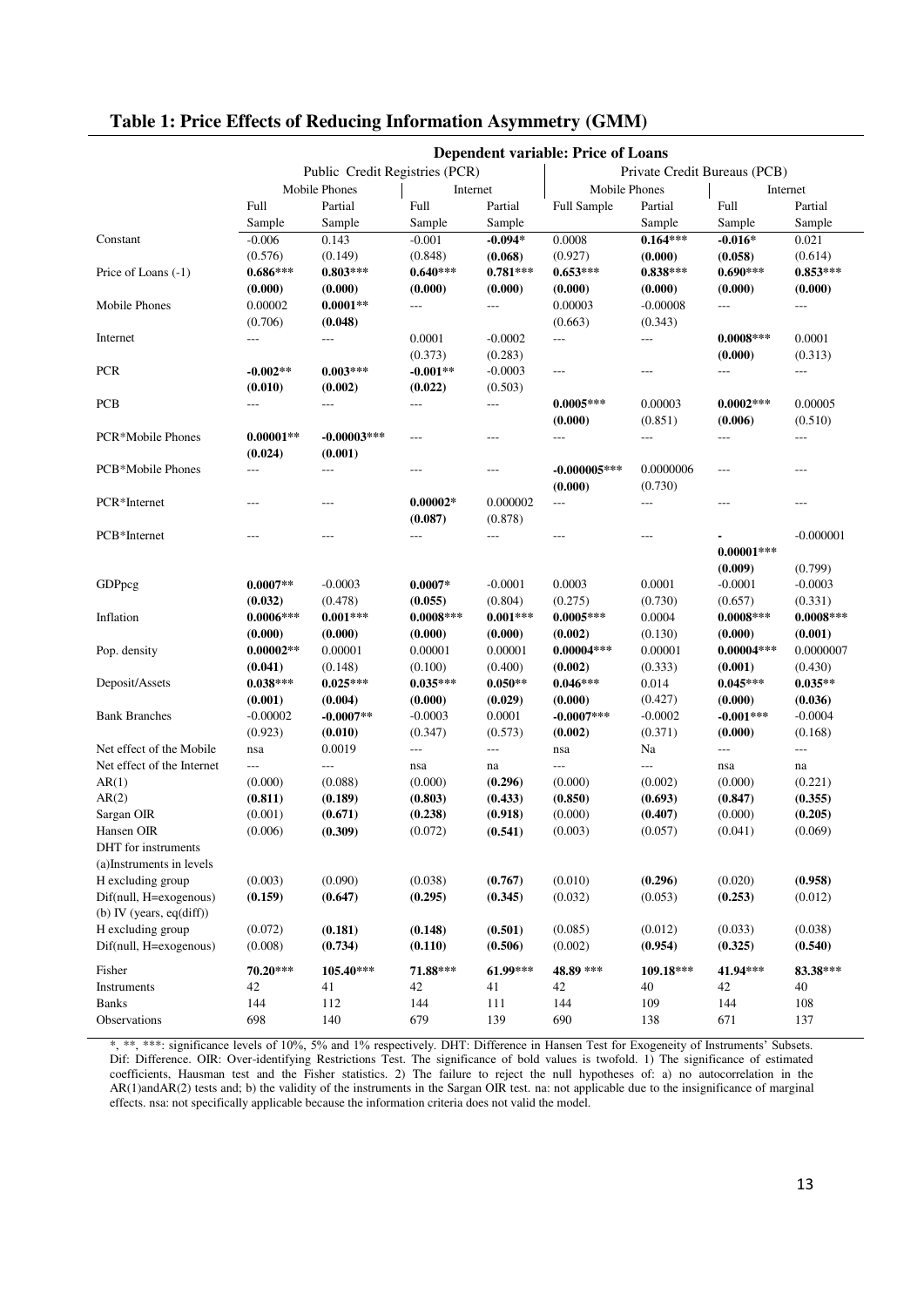|                             |                |                                |                | <b>Dependent variable: Quantity of Loans</b> |                              |                          |                          |                          |  |  |  |
|-----------------------------|----------------|--------------------------------|----------------|----------------------------------------------|------------------------------|--------------------------|--------------------------|--------------------------|--|--|--|
|                             |                | Public Credit Registries (PCR) |                |                                              | Private Credit Bureaus (PCB) |                          |                          |                          |  |  |  |
|                             |                | Mobile Phones                  |                | Internet                                     |                              | <b>Mobile Phones</b>     |                          | Internet                 |  |  |  |
|                             | Full           | Partial                        | Full           | Partial                                      | Full                         | Partial                  | <b>Full</b>              | Partial                  |  |  |  |
|                             | Sample         | Sample                         | Sample         | Sample                                       | Sample                       | Sample                   | Sample                   | Sample                   |  |  |  |
| Constant                    | $0.306***$     | 0.089                          | $0.118**$      | $-0.255$                                     | $0.264***$                   | 0.004                    | $0.210***$               | 0.150                    |  |  |  |
|                             | (0.000)        | (0.575)                        | (0.042)        | (0.125)                                      | (0.000)                      | (0.954)                  | (0.000)                  | (0.117)                  |  |  |  |
| Quantity of Loans (-1)      | $0.934***$     | $1.009***$                     | $0.962***$     | $0.995***$                                   | $0.935***$                   | $0.997***$               | $0.951***$               | $0.994***$               |  |  |  |
|                             | (0.000)        | (0.000)                        | (0.000)        | (0.000)                                      | (0.000)                      | (0.000)                  | (0.000)                  | (0.000)                  |  |  |  |
| Mobile Phones               | $-0.002***$    | $-0.0006$                      | $\overline{a}$ | $---$                                        | $-0.002***$                  | 0.00004                  | ---                      | $\scriptstyle \cdots$    |  |  |  |
|                             | (0.000)        | (0.108)                        |                |                                              | (0.000)                      | (0.899)                  |                          |                          |  |  |  |
| Internet                    | $---$          | $\cdots$                       | $-0.002**$     | 0.001                                        | $\overline{a}$               | $---$                    | $-0.003**$               | 0.001                    |  |  |  |
|                             |                |                                | (0.026)        | (0.186)                                      |                              |                          | (0.012)                  | (0.166)                  |  |  |  |
| <b>PCR</b>                  | 0.004          | $-0.002$                       | 0.003          | $0.005*$                                     | $---$                        | $---$                    | ---                      | $---$                    |  |  |  |
|                             | (0.474)        | (0.782)                        | (0.207)        | (0.054)                                      |                              |                          |                          |                          |  |  |  |
| <b>PCB</b>                  | ---            | $\overline{a}$                 | ---            | $---$                                        | 0.0004                       | $0.001**$                | $-0.0003$                | 0.0005                   |  |  |  |
|                             |                |                                |                |                                              | (0.632)                      | (0.026)                  | (0.548)                  | (0.213)                  |  |  |  |
| PCR*Mobile Phones           | $-0.00004$     | 0.00002                        | $---$          | $---$                                        | 0.000004                     | $\overline{\phantom{a}}$ | $\overline{\phantom{a}}$ | $\overline{a}$           |  |  |  |
|                             | (0.481)        | (0.736)                        |                |                                              | (0.544)                      |                          |                          |                          |  |  |  |
| PCB*Mobile Phones           | ---            | $\cdots$                       | ---            | $---$                                        | $\overline{a}$               | $-0.00001**$             | ---                      | $---$                    |  |  |  |
|                             |                |                                |                |                                              |                              | (0.017)                  |                          |                          |  |  |  |
| PCR*Internet                | ---            | $---$                          | $-0.0001$      | $-0.0001$                                    | $---$                        | ---                      | ---                      | ---                      |  |  |  |
|                             |                |                                | (0.107)        | (0.124)                                      |                              |                          |                          |                          |  |  |  |
| PCB*Internet                | ---            | $---$                          | $---$          | $\overline{a}$                               | $\cdots$                     | $---$                    | 0.00001                  | $-0.00006**$             |  |  |  |
|                             |                |                                |                |                                              |                              |                          | (0.515)                  | (0.044)                  |  |  |  |
| GDPpcg                      | $0.004**$      | $0.007***$                     | $0.004**$      | $0.006***$                                   | $0.005***$                   | 0.003                    | $0.042**$                | $0.005***$               |  |  |  |
|                             | (0.026)        | (0.003)                        | (0.022)        | (0.003)                                      | (0.001)                      | (0.185)                  | (0.015)                  | (0.000)                  |  |  |  |
| Inflation                   | 0.0003         | $-0.001*$                      | 0.001          | 0.00003                                      | $0.001**$                    | 0.0006                   | $0.001*$                 | $-0.0003$                |  |  |  |
|                             | (0.708)        | (0.058)                        | (0.226)        | (0.970)                                      | (0.026)                      | (0.546)                  | (0.089)                  | (0.637)                  |  |  |  |
| Pop. density                | $-0.0002**$    | 0.00002                        | $-0.00002$     | $-0.00005$                                   | $-0.0001**$                  | 0.00001                  | $-0.00006$               | $-0.00003$               |  |  |  |
|                             | (0.013)        | (0.826)                        | (0.678)        | (0.468)                                      | (0.016)                      | (0.719)                  | (0.304)                  | (0.447)                  |  |  |  |
| Deposit/Assets              | 0.023          | 0.039                          | 0.124          | $0.177**$                                    | 0.059                        | 0.136                    | 0.090                    | 0.119                    |  |  |  |
|                             | (0.803)        | (0.713)                        | (0.157)        | (0.042)                                      | (0.471)                      | (0.178)                  | (0.223)                  | (0.102)                  |  |  |  |
| <b>Bank Branches</b>        | $0.005**$      | $-0.002$                       | 0.001          | $-0.005***$                                  | $0.003*$                     | $-0.002**$               | 0.001                    | $-0.004***$              |  |  |  |
|                             | (0.012)        | (0.251)                        | (0.294)        | (0.000)                                      | (0.073)                      | (0.060)                  | (0.666)                  | (0.006)                  |  |  |  |
| Net effect of the Mobile    | na             | Na                             | ---            | ---                                          | na                           | 0.0006                   | $\sim$ $\sim$            | $\overline{\phantom{a}}$ |  |  |  |
| Net effect of the Internet  | $\overline{a}$ | $---$                          | na             | na                                           | $---$                        | ---                      | na                       | na                       |  |  |  |
| AR(1)                       | (0.000)        | (0.533)                        | (0.000)        | (0.919)                                      | (0.000)                      | (0.187)                  | (0.000)                  | (0.877)                  |  |  |  |
| AR(2)                       | (0.754)        | (0.894)                        | (0.694)        | (0.951)                                      | (0.734)                      | (0.806)                  | (0.737)                  | (0.247)                  |  |  |  |
| Sargan OIR                  | (0.000)        | (0.065)                        | (0.000)        | (0.007)                                      | (0.003)                      | (0.007)                  | (0.000)                  | (0.015)                  |  |  |  |
| Hansen OIR                  | (0.038)        | (0.434)                        | (0.001)        | (0.627)                                      | (0.041)                      | (0.288)                  | (0.017)                  | (0.637)                  |  |  |  |
| DHT for instruments         |                |                                |                |                                              |                              |                          |                          |                          |  |  |  |
| (a) Instruments in levels   |                |                                |                |                                              |                              |                          |                          |                          |  |  |  |
| H excluding group           | (0.611)        | (0.302)                        | (0.742)        | (0.262)                                      | (0.286)                      | (0.514)                  | (0.433)                  | (0.481)                  |  |  |  |
| Dif(null, H=exogenous)      | (0.013)        | (0.523)                        | (0.000)        | (0.793)                                      | (0.036)                      | (0.220)                  | (0.008)                  | (0.630)                  |  |  |  |
| (b) IV (years, $eq(diff)$ ) |                |                                |                |                                              |                              |                          |                          |                          |  |  |  |
| H excluding group           | (0.038)        | (0.525)                        | (0.005)        | (0.609)                                      | (0.023)                      | (0.337)                  | (0.018)                  | (0.657)                  |  |  |  |
| Dif(null, H=exogenous)      | (0.258)        | (0.233)                        | (0.055)        | (0.489)                                      | (0.455)                      | (0.238)                  | (0.217)                  | (0.412)                  |  |  |  |
|                             |                |                                |                |                                              |                              |                          |                          |                          |  |  |  |
| Fisher                      | 761.21***      | 1665.19***                     | 1553.32***     | 3038.86***                                   | 896.39***                    | 3991.86***               | 885.73***                | 2475.98***               |  |  |  |
| Instruments                 | 42             | 39                             | 42             | 41                                           | 42                           | 37                       | 42                       | 39                       |  |  |  |
| <b>Banks</b>                | 145            | 115                            | 145            | 113                                          | 145                          | 112                      | 145                      | 110                      |  |  |  |
| Observations                | 735            | 145                            | 713            | 143                                          | 728                          | 144                      | 706                      | 142                      |  |  |  |

#### **Table 2: Quantity Effects of Reducing Information Asymmetry (GMM)**

\*, \*\*, \*\*\*: significance levels of 10%, 5% and 1% respectively. DHT: Difference in Hansen Test for Exogeneity of Instruments' Subsets. Dif: Difference. OIR: Over-identifying Restrictions Test. The significance of bold values is twofold. 1) The significance of estimated coefficients, Hausman test and the Fisher statistics. 2) The failure to reject the null hypotheses of: a) no autocorrelation in the AR(1)andAR(2) tests and; b) the validity of the instruments in the Sargan OIR test. na: not applicable due to the insignificance of marginal effects.

Tables 3-6 present QR related findings. In particular, Tables 3-4 are related nexuses between ICT and public credit registries, and Table 5-6 focus on relationships between ICT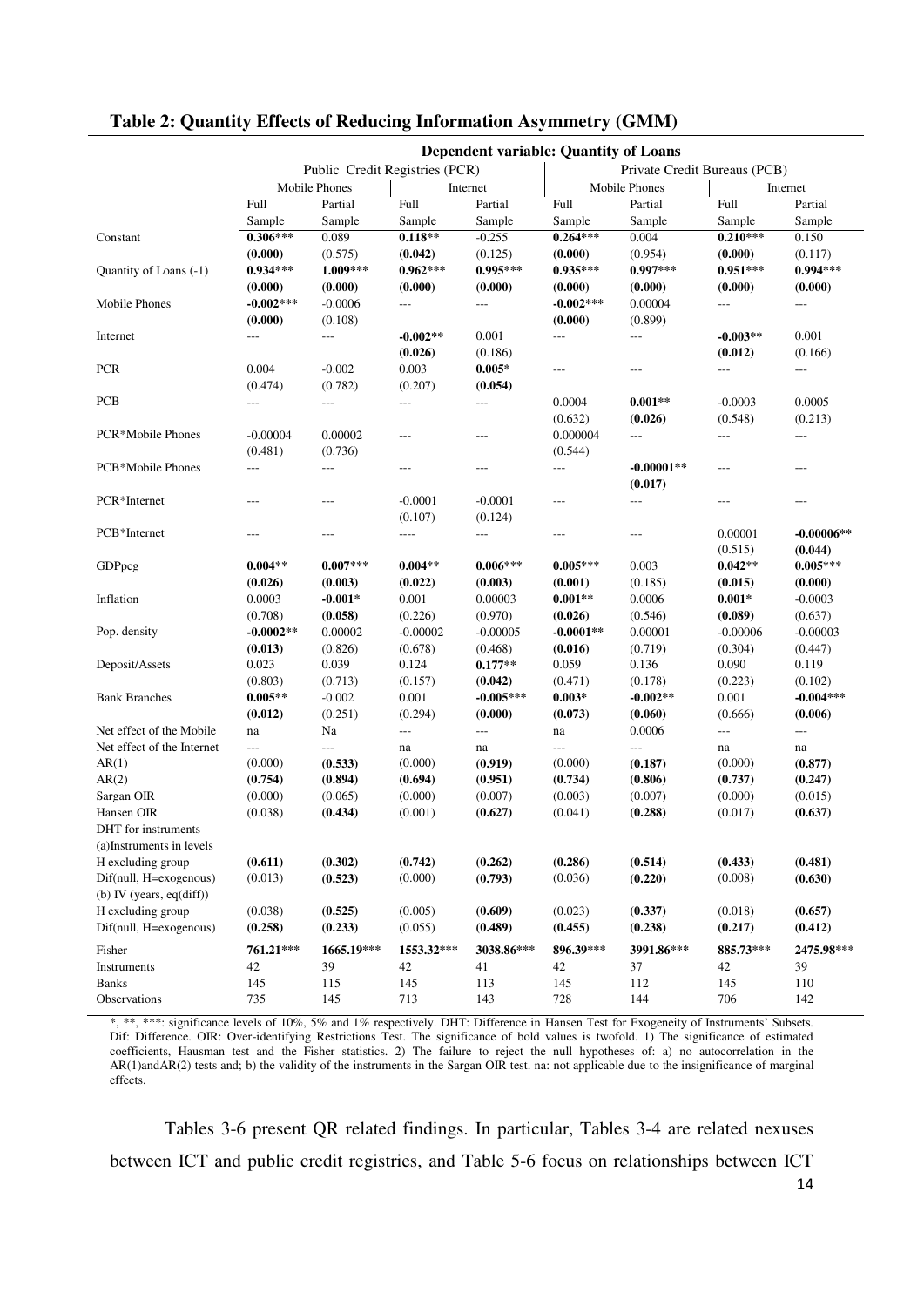and private credit bureaus. For each information sharing office, one table focuses on loan price (Table 3 and Table 5) while the other is on loan quantity (Table 4 and Table 6).

See Tables 1-2, for the findings in terms of marginal and net effects; for the purpose of the computation of net effects, mean values are based on instrumented ICT values, notably: 37.019 is the instrumented mean value of mobile phone penetration whereas 7.809 is the instrumented mean value of internet penetration. For all tables: (i) the consistent differences in estimated coefficients in OLS versus quintiles (with respect to sign, significance and magnitude of significance) justify the relevance of the QR empirical strategy and (ii) 'mobile phone'-related regressions are disclosed on the left-hand-side whereas internet-oriented estimations are presented on the right-hand-side.

 The following findings can be established from Table 3 on price effects of public credit registries with ICT: The net effect from the interaction between public credit registries and mobile phones is negative in bottom quintiles; while the net effect from the interaction between public credit registries and internet is positive from the  $0.25<sup>th</sup>$  to the  $0.75<sup>th</sup>$  quintiles. In Table 4 on loan effects from public credit registries with ICT, the net effect from the interaction between public credit registries and the mobile phone is positive in the  $0.25<sup>th</sup>$ quintile whereas the net effect from the interaction between public credit registries and the internet is positive in the  $0.25<sup>th</sup>$  and  $0.50<sup>th</sup>$  quintiles.

In Table 5, private credit bureaus with the internet have a positive net effect on loan prices in the  $0.75<sup>th</sup>$  quintile. In Table 6, private credit bureaus with the internet (mobile phone) have a negative net effect on loan quantity in the  $0.50<sup>th</sup>$  quintile (from the  $0.10<sup>th</sup>$  to the  $0.75<sup>th</sup>$ ) quintiles). The corresponding positive marginal effects from the interaction with mobile phones is an indication that positive net effect from mobile phones can be reached if certain thresholds of mobile phones are attained. Most of the significant control variables have the expected signs.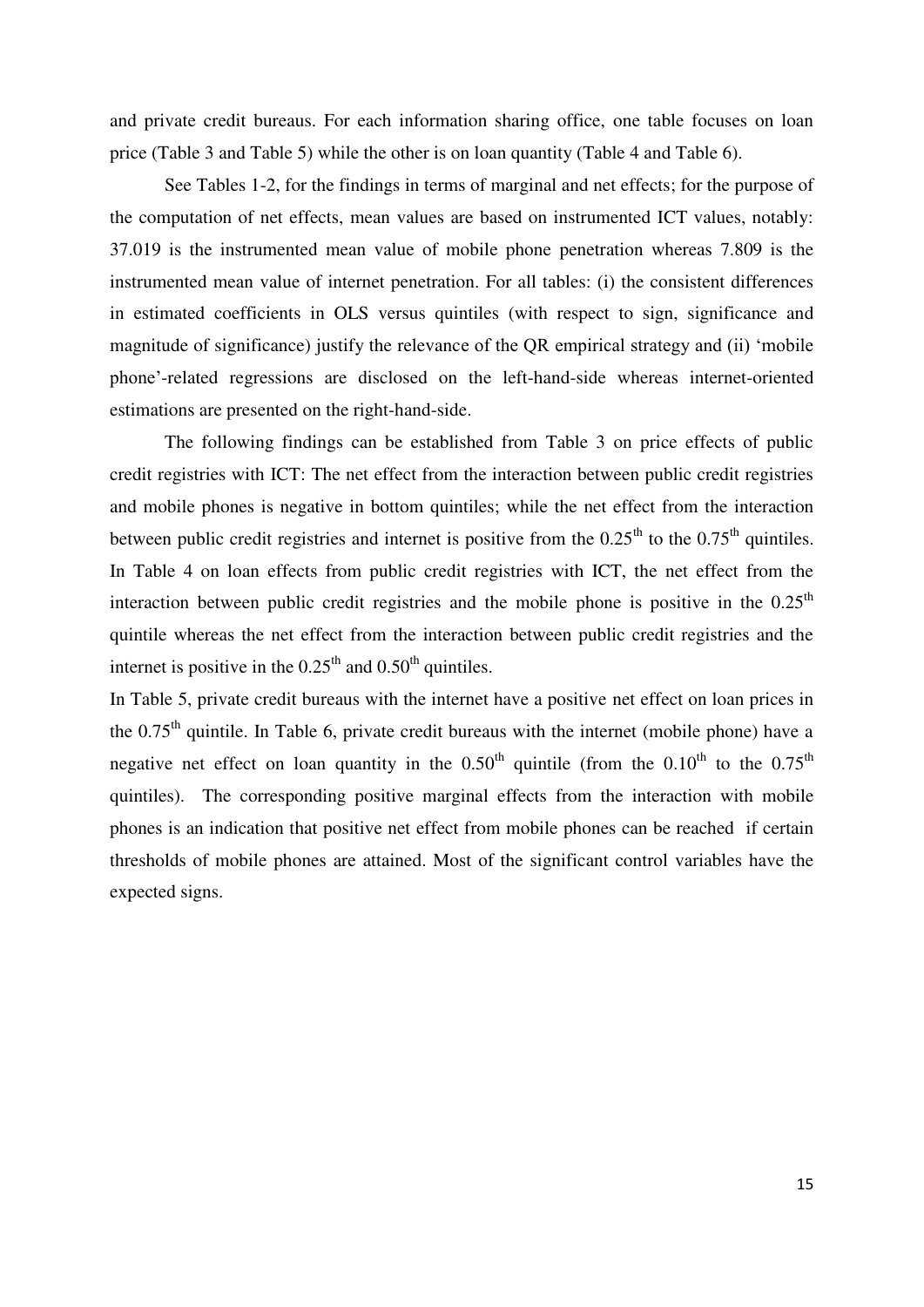|                                       |              |              |              |                      |              |              | <b>Dependent variable: Price of Loans</b> |             |              |                     |             |              |
|---------------------------------------|--------------|--------------|--------------|----------------------|--------------|--------------|-------------------------------------------|-------------|--------------|---------------------|-------------|--------------|
|                                       |              |              |              | <b>Mobile Phones</b> |              |              |                                           |             |              | Internet            |             |              |
|                                       | <b>OLS</b>   | Q.10         | Q.25         | Q.50                 | Q.75         | Q.90         | <b>OLS</b>                                | Q.10        | Q.25         | Q.50                | Q.75        | Q.90         |
| Constant                              | $-0.084***$  | $0.071***$   | $0.065***$   | $0.073***$           | $0.095***$   | $0.098***$   | $0.083***$                                | $0.045***$  | $0.065***$   | $0.084***$          | $0.097***$  | $0.094***$   |
|                                       | (0.000)      | (0.000)      | (0.000)      | (0.000)              | (0.000)      | (0.000)      | (0.000)                                   | (0.001)     | (0.000)      | (0.000)             | (0.000)     | (0.000)      |
| Mobile Phones(IV)                     | $-0.0001*$   | $-0.0004***$ | $-0.0001**$  | $-0.00004$           | $-0.00008$   | $-0.00006$   | $\cdots$                                  | $---$       | $---$        | $\qquad \qquad - -$ | $---$       | $---$        |
|                                       | (0.091)      | (0.000)      | (0.018)      | (0.590)              | (0.354)      | (0.603)      |                                           |             |              |                     |             |              |
| Internet $(IV)$                       | $---$        | $\cdots$     | $---$        | $---$                | $\cdots$     | ---          | $-0.0007***$                              | $-0.0005$   | $-0.0004*$   | $-0.0006**$         | $-0.001***$ | $-0.001**$   |
|                                       |              |              |              |                      |              |              | (0.008)                                   | (0.174)     | (0.084)      | (0.025)             | (0.000)     | (0.019)      |
| PCR (IV)                              | $-0.002***$  | $-0.004***$  | $-0.003***$  | $-0.002*$            | $-0.001$     | $-0.002$     | $-0.003***$                               | $-0.002***$ | $-0.003***$  | $-0.003***$         | $-0.004***$ | $-0.002$     |
|                                       | (0.008)      | (0.004)      | (0.000)      | (0.083)              | (0.295)      | (0.293)      | (0.000)                                   | (0.009)     | (0.000)      | (0.000)             | (0.000)     | (0.180)      |
| PCR(IV)*Mobile Phones(IV)             | 0.00001      | $0.00002*$   | $0.00002***$ | 0.000009             | 0.000002     | 0.000004     | $\cdots$                                  | $---$       | $---$        | $\qquad \qquad - -$ | $---$       | $---$        |
|                                       | (0.241)      | (0.082)      | (0.006)      | (0.475)              | (0.868)      | (0.835)      |                                           |             |              |                     |             |              |
| $PCR$ (IV)*Internet(IV)               | $\cdots$     | $---$        | $\cdots$     | $\cdots$             | $\cdots$     | $---$        | $0.00005**$                               | 0.00002     | $0.00005**$  | $0.00006**$         | $0.00007**$ | 0.00003      |
|                                       |              |              |              |                      |              |              | (0.026)                                   | (0.483)     | (0.016)      | (0.025)             | (0.031)     | (0.583)      |
| GDPpcg                                | $-0.0008**$  | $-0.0009$    | $-0.00001$   | $-0.0005$            | $-0.0006$    | $-0.001**$   | $-0.0006$                                 | 0.0001      | $-0.00002$   | $-0.0004$           | $-0.001**$  | $-0.0009$    |
|                                       | (0.046)      | (0.105)      | (0.975)      | (0.247)              | (0.233)      | (0.046)      | (0.114)                                   | (0.869)     | (0.956)      | (0.303)             | (0.011)     | (0.153)      |
| Inflation                             | $0.001***$   | 0.0001       | $0.001***$   | $0.001***$           | $0.002***$   | $0.003***$   | $0.001***$                                | 0.0005      | $0.001***$   | $0.002***$          | $0.002***$  | $0.003***$   |
|                                       | (0.000)      | (0.837)      | (0.000)      | (0.000)              | (0.000)      | (0.000)      | (0.000)                                   | (0.423)     | (0.000)      | (0.000)             | (0.000)     | (0.000)      |
| Pop. density                          | $0.00006***$ | 0.00004      | $0.00006***$ | $0.00008***$         | $0.00006***$ | $0.00006***$ | $0.00007***$                              | 0.00007     | $0.00007***$ | $0.00009***$        | $0.0001***$ | $0.00006***$ |
|                                       | (0.001)      | (0.185)      | (0.000)      | (0.000)              | (0.001)      | (0.007)      | (0.000)                                   | (0.130)     | (0.000)      | (0.000)             | (0.000)     | (0.002)      |
| Deposit/Assets                        | $0.017**$    | 0.007        | $0.017***$   | $0.020**$            | $0.017*$     | $0.036***$   | $0.015**$                                 | 0.007       | $0.015**$    | 0.006               | $0.021***$  | $0.042***$   |
|                                       | (0.019)      | (0.503)      | (0.004)      | (0.012)              | (0.050)      | (0.008)      | (0.033)                                   | (0.569)     | (0.035)      | (0.407)             | (0.005)     | (0.001)      |
| <b>Bank Branches</b>                  | $-0.0005$    | $0.001**$    | $-0.0007**$  | $-0.001***$          | $-0.0009**$  | $-0.0001$    | $-0.00005$                                | 0.001       | $-0.0006$    | $-0.0003$           | $0.0009*$   | 0.0003       |
|                                       | (0.120)      | (0.022)      | (0.017)      | (0.008)              | (0.032)      | (0.734)      | (0.914)                                   | (0.158)     | (0.142)      | (0.459)             | (0.096)     | (0.740)      |
| Small Banks                           | $0.008**$    | $0.012**$    | $0.011***$   | 0.001                | 0.002        | 0.008        | $0.007*$                                  | $0.015**$   | $0.008*$     | 0.003               | 0.003       | 0.009        |
|                                       | (0.027)      | (0.043)      | (0.001)      | (0.717)              | (0.605)      | (0.233)      | (0.072)                                   | (0.046)     | (0.058)      | (0.537)             | (0.506)     | (0.173)      |
| Domestic Banks                        | 0.001        | $-0.010**$   | $-0.002$     | $0.007**$            | $0.008**$    | 0.001        | 0.001                                     | $-0.014**$  | $-0.001$     | 0.005               | 0.004       | 0.002        |
|                                       | (0.560)      | (0.026)      | (0.362)      | (0.041)              | (0.046)      | (0.852)      | (0.700)                                   | (0.022)     | (0.759)      | (0.118)             | (0.192)     | (0.635)      |
| <b>Islamic Banks</b>                  | $-0.017***$  | $-0.003$     | $-0.016**$   | $-0.015*$            | $-0.014$     | $-0.013$     | $-0.012*$                                 | 0.009       | $-0.013$     | $-0.012$            | 0.004       | 0.001        |
|                                       | (0.009)      | (0.791)      | (0.016)      | (0.093)              | (0.175)      | (0.347)      | (0.091)                                   | (0.570)     | (0.160)      | (0.248)             | (0.661)     | (0.946)      |
| Net effect of the Mobile              | na           | $-0.0032$    | $-0.0022$    | na                   | na           | na           | $--$                                      | $---$       | $---$        | $\cdots$            | $---$       | $---$        |
| Net effect of the Internet            | $\cdots$     | $---$        | $\cdots$     | $---$                | $---$        | $---$        | $-0.0026$                                 | na          | $-0.0026$    | $-0.0025$           | $-0.0034$   | na           |
| Pseudo R <sup>2</sup> /R <sup>2</sup> | 0.216        | 0.116        | 0.150        | 0.158                | 0.149        | 0.136        | 0.222                                     | 0.093       | 0.151        | 0.169               | 0.173       | 0.142        |
| Fisher                                | $21.67***$   |              |              |                      |              |              | $22.71***$                                |             |              |                     |             |              |
| Observations                          | 728          | 728          | 728          | 728                  | 728          | 728          | 700                                       | 700         | 700          | 700                 | 700         | 700          |
|                                       |              |              |              |                      |              |              |                                           |             |              |                     |             |              |

#### **Table 3: Price Effects of Public Credit Registries with ICT (IV QR)**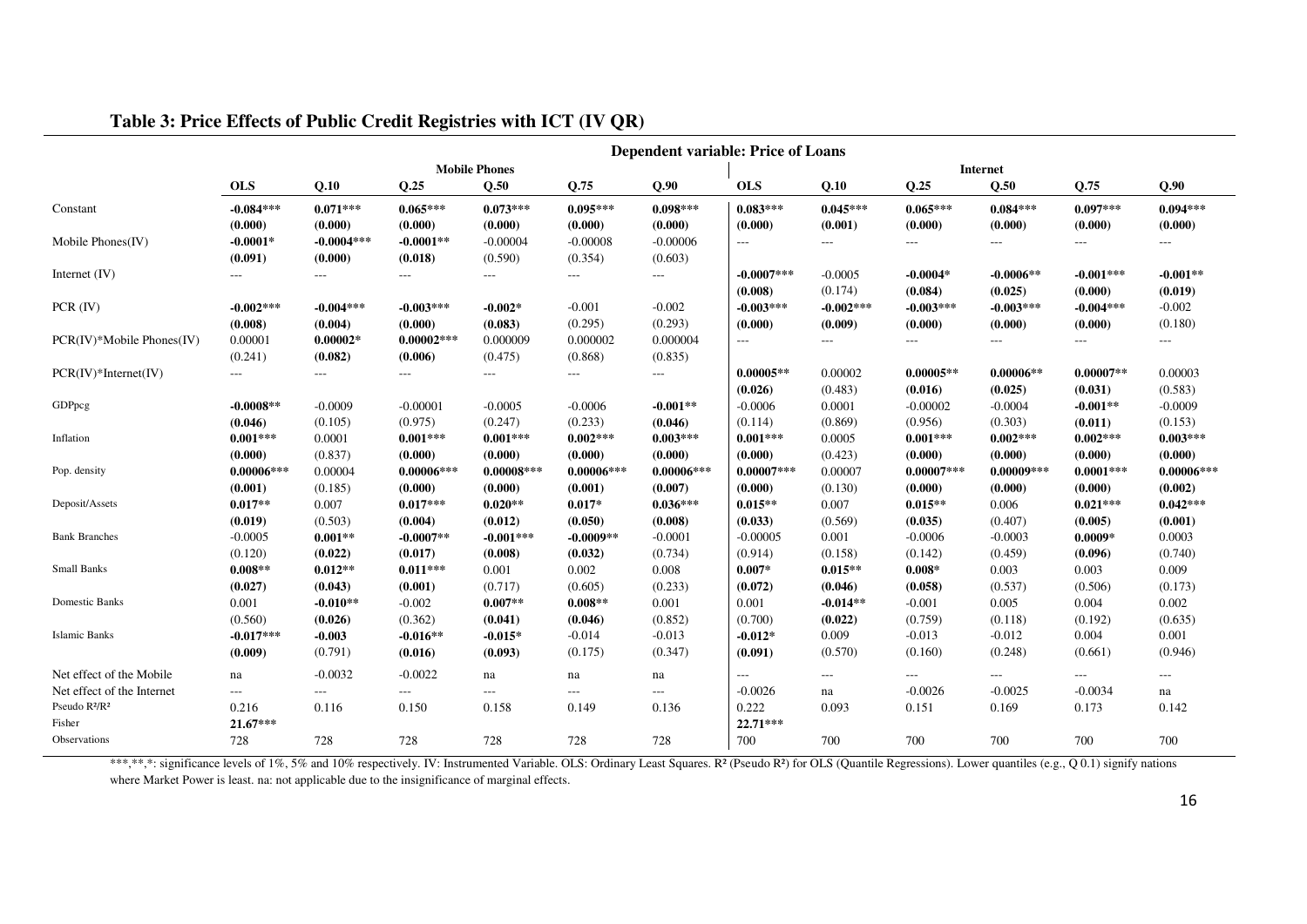|                                                                               |                                 |                         |                      |                      |                      |                       | <b>Dependent variable: Quantity of Loans</b> |                        |                      |                       |                       |                       |
|-------------------------------------------------------------------------------|---------------------------------|-------------------------|----------------------|----------------------|----------------------|-----------------------|----------------------------------------------|------------------------|----------------------|-----------------------|-----------------------|-----------------------|
|                                                                               |                                 |                         |                      | <b>Mobile Phones</b> |                      |                       | Internet                                     |                        |                      |                       |                       |                       |
|                                                                               | <b>OLS</b>                      | Q.10                    | Q.25                 | Q.50                 | Q.75                 | Q.90                  | <b>OLS</b>                                   | Q.10                   | Q.25                 | Q.50                  | Q.75                  | Q.90                  |
| Constant                                                                      | 3.806***                        | $2.762***$              | 2.982***             | $3.361***$           | 4.596***             | 4.943***              | $3.920***$                                   | $2.752***$             | $2.970***$           | 3.495***              | 4.492***              | 5.400***              |
|                                                                               | (0.000)                         | (0.000)                 | (0.000)              | (0.000)              | (0.000)              | (0.000)               | (0.000)                                      | (0.000)                | (0.000)              | (0.000)               | (0.000)               | (0.000)               |
| Mobile Phones(IV)                                                             | $0.003*$<br>(0.088)             | $0.004**$<br>(0.012)    | 0.003<br>(0.337)     | 0.003<br>(0.288)     | $0.006**$<br>(0.011) | $0.005***$<br>(0.002) | $---$                                        | $---$                  | $\cdots$             | $---$                 | $\cdots$              | $---$                 |
| Internet (IV)                                                                 | ---                             | $---$                   | $\qquad \qquad -$    | $---$                | $---$                | ---                   | $0.039***$<br>(0.000)                        | $0.020***$<br>(0.0006) | $0.030**$<br>(0.022) | $0.063***$<br>(0.000) | $0.035***$<br>(0.000) | $0.021***$<br>(0.001) |
| PCR (IV)                                                                      | $0.066**$                       | $0.104***$              | 0.064                | 0.080                | $-0.016$             | $-0.049$              | $0.075***$                                   | $0.088***$             | $0.081*$             | $0.101**$             | 0.012                 | $-0.005$              |
|                                                                               | (0.016)                         | (0.001)                 | (0.300)              | (0.222)              | (0.719)              | (0.229)               | (0.000)                                      | (0.000)                | (0.052)              | (0.016)               | (0.637)               | (0.734)               |
| PCR(IV)*Mobile Phones(IV)                                                     | $-0.0005**$<br>(0.045)          | $-0.0008***$<br>(0.006) | $-0.0003$<br>(0.615) | $-0.0006$<br>(0.302) | 0.00009<br>(0.836)   | 0.0004<br>(0.220)     | $---$                                        | $---$                  | $\cdots$             | $---$                 | $---$                 | $---$                 |
| $PCR$ (IV)*Internet(IV)                                                       | $---$                           | $\qquad \qquad - -$     | $---$                | $---$                | $---$                | $---$                 | $-0.002***$<br>(0.003)                       | $-0.002***$<br>(0.000) | $-0.002$<br>(0.125)  | $-0.002**$<br>(0.033) | $-0.0001$<br>(0.821)  | 0.0002<br>(0.606)     |
| GDPpcg                                                                        | $-0.014$                        | $0.020**$               | $-0.019$             | $-0.031$             | 0.002                | $-0.014$              | $-0.018$                                     | $0.020**$              | $-0.031*$            | $-0.031$              | $-0.008$              | $-0.027$              |
|                                                                               | (0.221)                         | (0.048)                 | (0.317)              | (0.191)              | (0.856)              | (0.129)               | (0.118)                                      | (0.032)                | (0.083)              | (0.174)               | (0.574)               | (0.027)               |
| Inflation                                                                     | $-0.024***$                     | $-0.004$                | $-0.010$             | $-0.031**$           | $-0.025***$          | $-0.002$              | $-0.022***$                                  | $-0.008$               | $-0.010$             | $-0.028*$             | $-0.022***$           | $-0.007$              |
|                                                                               | (0.000)                         | (0.329)                 | (0.329)              | (0.025)              | (0.005)              | (0.637)               | (0.001)                                      | (0.160)                | (0.344)              | (0.058)               | (0.006)               | (0.309)               |
| Pop. density                                                                  | $-0.001***$                     | $-0.0007**$             | $-0.001**$           | $-0.0007$            | $-0.001*$            | $-0.001**$            | $-0.001***$                                  | $-0.002***$            | $-0.002***$          | $-0.0009$             | $-0.001***$           | $-0.0009*$            |
|                                                                               | (0.002)                         | (0.013)                 | (0.024)              | (0.386)              | (0.050)              | (0.018)               | (0.000)                                      | (0.000)                | (0.000)              | (0.263)               | (0.001)               | (0.065)               |
| Deposit/Assets                                                                | $1.867***$                      | $1.057***$              | $2.034***$           | $2.544***$           | 1.306***             | $1.279***$            | $1.741***$                                   | $1.217***$             | $2.063***$           | $2.432***$            | $1.173***$            | $1.018***$            |
|                                                                               | (0.000)                         | (0.000)                 | (0.000)              | (0.000)              | (0.000)              | (0.000)               | (0.000)                                      | (0.000)                | (0.000)              | (0.000)               | (0.000)               | (0.000)               |
| <b>Bank Branches</b>                                                          | $-0.063***$                     | $-0.043***$             | $-0.055***$          | $-0.072***$          | $-0.052***$          | $-0.052***$           | $-0.100***$                                  | $-0.056***$            | $-0.075***$          | $-0.140***$           | $-0.095***$           | $-0.078***$           |
|                                                                               | (0.000)                         | (0.000)                 | (0.000)              | (0.000)              | (0.000)              | (0.000)               | (0.000)                                      | (0.000)                | (0.000)              | (0.000)               | (0.000)               | (0.000)               |
| Small Banks                                                                   | $-0.775***$                     | $-1.190***$             | $-1.268***$          | $-0.715***$          | $-0.326**$           | $-0.250**$            | $-0.820***$                                  | $-1.010***$            | $-1.171***$          | $-0.872***$           | $-0.457***$           | $-0.418***$           |
|                                                                               | (0.000)                         | (0.000)                 | (0.000)              | (0.001)              | (0.028)              | (0.012)               | (0.000)                                      | (0.000)                | (0.000)              | (0.000)               | (0.001)               | (0.001)               |
| Domestic Banks                                                                | $0.401***$                      | 0.078                   | $0.408**$            | $0.460**$            | $0.440***$           | $0.436***$            | $0.451***$                                   | 0.117                  | $0.447***$           | $0.523***$            | $0.606***$            | $0.600***$            |
|                                                                               | (0.000)                         | (0.378)                 | (0.010)              | (0.010)              | (0.000)              | (0.000)               | (0.000)                                      | (0.253)                | (0.005)              | (0.005)               | (0.000)               | (0.000)               |
| Islamic Banks                                                                 | $-0.587***$                     | $0.322**$               | $-0.085$             | $-0.287$             | $-1.193***$          | $-1.340***$           | $-0.546***$                                  | 0.081                  | 0.104                | $-0.357$              | $-0.982***$           | $-1.205***$           |
|                                                                               | (0.000)                         | (0.031)                 | (0.822)              | (0.481)              | (0.000)              | (0.000)               | (0.007)                                      | (0.726)                | (0.815)              | (0.487)               | (0.003)               | (0.000)               |
| Net effect of the Mobile                                                      | 0.0474                          | 0.0743                  | na                   | na                   | na                   | na                    | $---$                                        | $---$                  | $\cdots$             | $---$                 | $---$                 | $---$                 |
| Net effect of the Internet<br>Pseudo R <sup>2</sup> /R <sup>2</sup><br>Fisher | $\cdots$<br>0.198<br>$31.37***$ | $---$<br>0.085          | $\cdots$<br>0.115    | $\cdots$<br>0.152    | $---$<br>0.111       | $---$<br>0.126        | 0.0593<br>0.206<br>$27.13***$                | 0.0723<br>0.089        | na<br>0.125          | 0.0853<br>0.150       | na<br>0.111           | na<br>0.117           |
| Observations                                                                  | 751                             | 751                     | 751                  | 751                  | 751                  | 751                   | 719                                          | 719                    | 719                  | 719                   | 719                   | 719                   |

#### **Table 4: Quantity Effects of Public Credit Registries with ICT (IV QR)**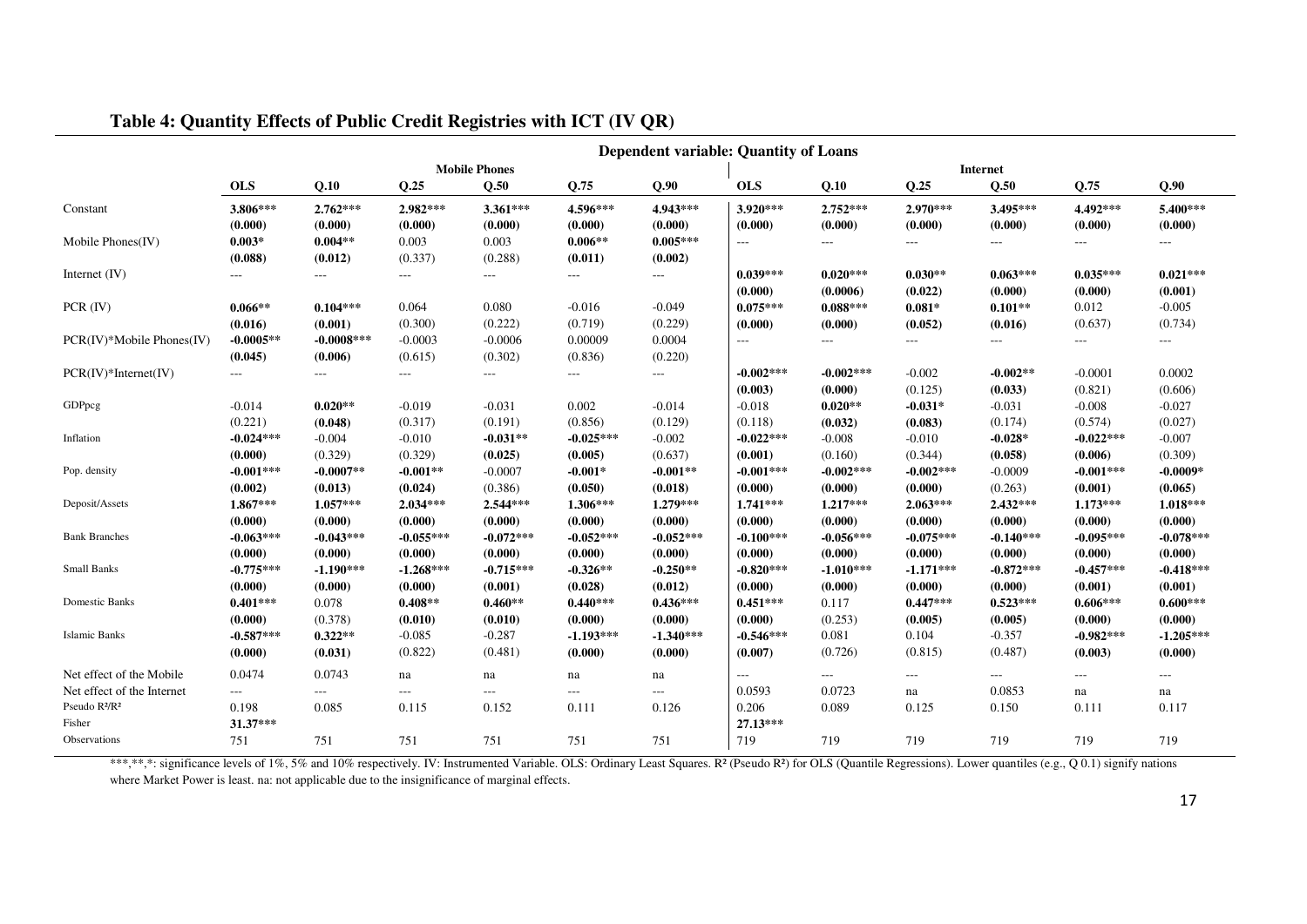|                                                 |                         |                         |                         |                         |                         |                         | <b>Dependent variable: Price of Loans</b> |                        |                        |                         |                         |                         |
|-------------------------------------------------|-------------------------|-------------------------|-------------------------|-------------------------|-------------------------|-------------------------|-------------------------------------------|------------------------|------------------------|-------------------------|-------------------------|-------------------------|
|                                                 |                         |                         |                         | <b>Mobile Phones</b>    |                         |                         |                                           |                        |                        | Internet                |                         |                         |
|                                                 | <b>OLS</b>              | Q.10                    | Q.25                    | Q.50                    | Q.75                    | Q.90                    | <b>OLS</b>                                | Q.10                   | Q.25                   | Q.50                    | Q.75                    | Q.90                    |
| Constant                                        | $0.080***$<br>(0.000)   | $0.067***$<br>(0.000)   | $0.077***$<br>(0.000)   | $0.077***$<br>(0.000)   | $0.084***$<br>(0.000)   | $0.093***$<br>(0.000)   | $0.078***$<br>(0.000)                     | $0.061***$<br>(0.000)  | $0.057***$<br>(0.000)  | $0.069***$<br>(0.000)   | $0.084***$<br>(0.000)   | $0.091***$<br>(0.000)   |
| Mobile Phones(IV)                               | $-0.0002***$<br>(0.000) | $-0.0003***$<br>(0.000) | $-0.0005***$<br>(0.000) | $-0.0003***$<br>(0.000) | $-0.0002**$<br>(0.042)  | $-0.0001$<br>(0.355)    | ---                                       | $\cdots$               | $\cdots$               | $---$                   | $---$                   | $---$                   |
| Internet $(IV)$                                 | ---                     | $\qquad \qquad - -$     | $---$                   | $\cdots$                | $---$                   | $---$                   | 0.0003<br>(0.247)                         | $-0.0003$<br>(0.329)   | 0.0006<br>(0.127)      | $0.0005**$<br>(0.035)   | 0.00006<br>(0.865)      | 0.00001<br>(0.976)      |
| $PCB$ (IV)                                      | $0.0008***$<br>(0.007)  | 0.0002<br>(0.540)       | 0.0001<br>(0.678)       | $0.0006**$<br>(0.017)   | $0.0006*$<br>(0.081)    | $0.001***$<br>(0.003)   | $0.0009***$<br>(0.000)                    | $0.0007***$<br>(0.000) | $0.0008***$<br>(0.002) | $0.0006***$<br>(0.000)  | $0.0006**$<br>(0.010)   | $0.0009***$<br>(0.006)  |
| PCB(IV)*Mobile Phones(IV)                       | $-0.000001$<br>(0.684)  | 0.000006<br>(0.142)     | $0.0000007*$<br>(0.094) | $-0.0000004$<br>(0.894) | $-0.000001$<br>(0.670)  | $-0.000005$<br>(0.209)  | $---$                                     | $\cdots$               | $\cdots$               | $\cdots$                | $---$                   | $---$                   |
| $PCB(IV)^*$ Internet(IV)                        | $\cdots$                | $\cdots$                | $---$                   | $\cdots$                | $\cdots$                | $---$                   | $-0.00003***$<br>(0.000)                  | $-0.000004$<br>(0.700) | $-0.00003$<br>(0.186)  | $-0.00002$<br>(0.174)   | $-0.00004*$<br>(0.071)  | $-0.00004$<br>(0.120)   |
| GDPpcg                                          | $-0.0009**$<br>(0.038)  | $-0.001**$<br>(0.012)   | $-0.0007$<br>(0.284)    | $-0.001**$<br>(0.024)   | 0.0004<br>(0.405)       | 0.0006<br>(0.316)       | $-0.0004$<br>(0.316)                      | 0.00005<br>(0.936)     | 0.0001<br>(0.851)      | $-0.0002$<br>(0.535)    | 0.0001<br>(0.734)       | 0.0005<br>(0.264)       |
| Inflation                                       | $0.001***$<br>(0.000)   | 0.0002<br>(0.620)       | $0.001***$<br>(0.000)   | $0.002***$<br>(0.000)   | $0.002***$<br>(0.000)   | $0.003***$<br>(0.000)   | $0.002***$<br>(0.000)                     | 0.0005<br>(0.283)      | $0.001***$<br>(0.000)  | $0.002***$<br>(0.000)   | $0.002***$<br>(0.000)   | $0.002***$<br>(0.000)   |
| Pop. density                                    | $0.00004***$<br>(0.000) | 0.00003<br>(0.103)      | 0.00003<br>(0.189)      | $0.00004***$<br>(0.004) | $0.00005***$<br>(0.001) | $0.00007***$<br>(0.000) | $0.00005***$<br>(0.000)                   | $0.00005**$<br>(0.015) | $0.00004**$<br>(0.048) | $0.00005***$<br>(0.000) | $0.00006***$<br>(0.000) | $0.00007***$<br>(0.000) |
| Deposit/Assets                                  | $0.022***$<br>(0.001)   | 0.008<br>(0.347)        | 0.014<br>(0.209)        | $0.024***$<br>(0.001)   | $0.026***$<br>(0.005)   | $0.038***$<br>(0.000)   | $0.020***$<br>(0.004)                     | $-0.001$<br>(0.872)    | 0.017<br>(0.148)       | $0.016**$<br>(0.017)    | $0.021**$<br>(0.020)    | $0.042***$<br>(0.000)   |
| <b>Bank Branches</b>                            | $-0.001***$<br>(0.000)  | $-0.001***$<br>(0.000)  | $-0.0004$<br>(0.308)    | $-0.0009***$<br>(0.008) | $-0.001**$<br>(0.029)   | $-0.001***$<br>(0.002)  | $-0.002***$<br>(0.000)                    | $-0.002***$<br>(0.000) | $-0.002***$<br>(0.000) | $-0.003***$<br>(0.000)  | $-0.001***$<br>(0.004)  | $-0.002**$<br>(0.018)   |
| Small Banks                                     | $0.009**$<br>(0.012)    | $0.012**$<br>(0.025)    | 0.006<br>(0.318)        | 0.002<br>(0.512)        | 0.004<br>(0.462)        | 0.010<br>(0.114)        | 0.005<br>(0.198)                          | 0.008<br>(0.149)       | 0.002<br>(0.750)       | 0.001<br>(0.633)        | 0.005<br>(0.288)        | 0.007<br>(0.337)        |
| Domestic Banks                                  | $-0.001$<br>(0.736)     | $-0.005$<br>(0.261)     | $-0.003$<br>(0.552)     | 0.0035<br>(0.325)       | 0.003<br>(0.408)        | $-0.0003$<br>(0.947)    | $-0.001$<br>(0.699)                       | $-0.012***$<br>(0.009) | $-0.002$<br>(0.609)    | 0.003<br>(0.237)        | 0.003<br>(0.506)        | 0.0006<br>(0.913)       |
| <b>Islamic Banks</b>                            | $-0.021*$<br>(0.058)    | $-0.001$<br>(0.880)     | $-0.012$<br>(0.305)     | $-0.014*$<br>(0.093)    | $-0.005$<br>(0.603)     | $-0.013$<br>(0.243)     | $-0.008$<br>(0.139)                       | 0.015<br>(0.216)       | $-0.003$<br>(0.826)    | $-0.010$<br>(0.260)     | $-0.012$<br>(0.321)     | $-0.015$<br>(0.306)     |
| Net effect of the Mobile                        | na                      | Na                      | na                      | na                      | na                      | na                      | ---                                       | $---$                  | $---$                  | $---$                   | $---$                   | ---                     |
| Net effect of the Internet                      | $\cdots$                | $\cdots$                | $---$                   | $---$                   | $---$                   | $---$                   | 0.0006                                    | na                     | na                     | na                      | 0.0002                  | na                      |
| Pseudo R <sup>2</sup> /R <sup>2</sup><br>Fisher | 0.245<br>23.83***       | 0.155                   | 0.181                   | 0.171                   | 0.156                   | 0.140                   | 0.232<br>$21.73***$                       | 0.136                  | 0.160                  | 0.167                   | 0.155                   | 0.135                   |
| Observations                                    | 729                     | 729                     | 729                     | 729                     | 729                     | 729                     | 701                                       | 701                    | 701                    | 701                     | 701                     | 701                     |

#### **Table 5: Price Effects of Private Credit Bureaus with ICT (IV QR)**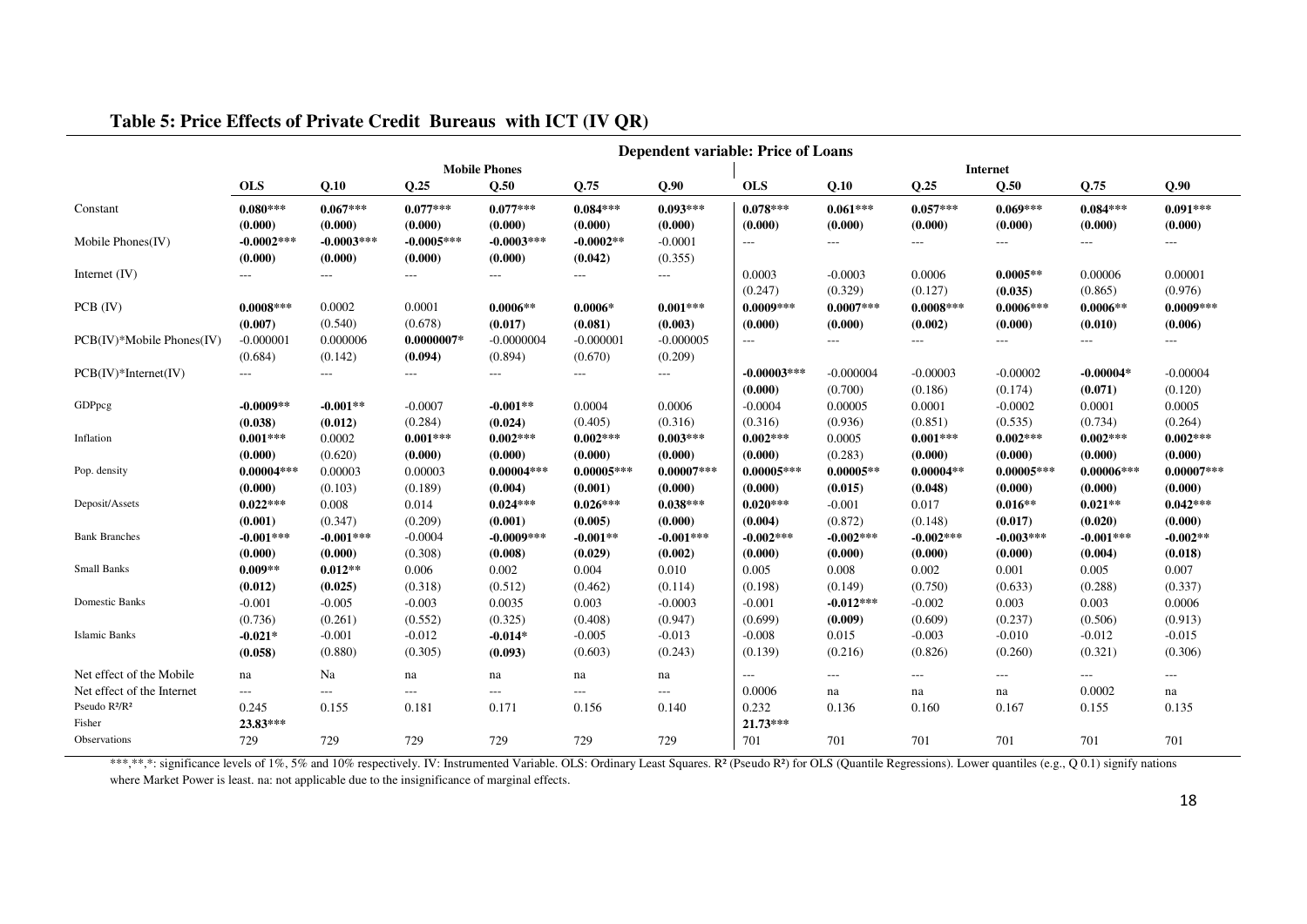|                                       |              |             |                     |                      |             |             | <b>Dependent variable: Quantity of Loans</b> |              |             |             |             |             |
|---------------------------------------|--------------|-------------|---------------------|----------------------|-------------|-------------|----------------------------------------------|--------------|-------------|-------------|-------------|-------------|
|                                       |              |             |                     | <b>Mobile Phones</b> |             |             |                                              |              |             | Internet    |             |             |
|                                       | <b>OLS</b>   | Q.10        | Q.25                | Q.50                 | Q.75        | Q.90        | <b>OLS</b>                                   | Q.10         | Q.25        | Q.50        | Q.75        | Q.90        |
| Constant                              | 3.829***     | 2.386***    | $3.271***$          | 3.345***             | $4.624***$  | 4.862***    | 3.787***                                     | $2.277***$   | 2.888***    | 3.489***    | $4.771***$  | 5.156***    |
|                                       | (0.000)      | (0.000)     | (0.000)             | (0.000)              | (0.000)     | (0.000)     | (0.000)                                      | (0.000)      | (0.000)     | (0.000)     | (0.000)     | (0.000)     |
| Mobile Phones(IV)                     | 0.002        | $0.003**$   | $-0.001$            | $0.007***$           | $0.004*$    | $0.005***$  | $---$                                        | $\cdots$     | $\cdots$    | $---$       | $\cdots$    | $---$       |
|                                       | (0.354)      | (0.030)     | (0.745)             | (0.003)              | (0.088)     | (0.000)     |                                              |              |             |             |             |             |
| Internet $(IV)$                       | $\cdots$     | $---$       | $\qquad \qquad - -$ | $---$                | $---$       | $---$       | $0.047***$                                   | $0.018**$    | $0.051***$  | $0.047***$  | $0.049***$  | $0.029***$  |
|                                       |              |             |                     |                      |             |             | (0.000)                                      | (0.048)      | (0.001)     | (0.000)     | (0.000)     | (0.002)     |
| PCB (IV)                              | $-0.024***$  | $-0.008*$   | $-0.027**$          | $-0.029***$          | $-0.056***$ | $-0.008$    | $-0.006$                                     | $-0.0009$    | $-0.0002$   | $-0.017**$  | 0.0006      | 0.005       |
|                                       | (0.006)      | (0.096)     | (0.018)             | (0.001)              | (0.000)     | (0.150)     | (0.303)                                      | (0.856)      | (0.984)     | (0.029)     | (0.879)     | (0.197)     |
| PCB(IV)*Mobile Phones(IV)             | $0.0002***$  | $0.0001**$  | $0.0003**$          | $0.0002**$           | $0.0006***$ | 0.00009     | $---$                                        | ---          | $\cdots$    | $---$       | $\cdots$    | $---$       |
|                                       | (0.008)      | (0.036)     | (0.011)             | (0.039)              | (0.000)     | (0.140)     |                                              |              |             |             |             |             |
| $PCB(IV)*Internet(IV)$                | $\cdots$     | $---$       | $---$               | $---$                | $---$       | $---$       | $0.001*$                                     | 0.0005       | 0.0002      | $0.001**$   | $0.0005*$   | 0.000004    |
|                                       |              |             |                     |                      |             |             | (0.061)                                      | (0.253)      | (0.759)     | (0.018)     | (0.078)     | (0.987)     |
| GDPpcg                                | $-0.004$     | $0.014*$    | $-0.013$            | $-0.008$             | 0.001       | $-0.013*$   | $-0.0002$                                    | 0.008        | $-0.038*$   | $-0.015$    | 0.008       | $-0.018*$   |
|                                       | (0.172)      | (0.087)     | (0.431)             | (0.565)              | (0.940)     | (0.061)     | (0.983)                                      | (0.349)      | (0.051)     | (0.386)     | (0.468)     | (0.096)     |
| Inflation                             | $-0.022***$  | $-0.010**$  | $-0.011$            | $-0.029***$          | $-0.022***$ | $-0.001$    | $-0.015**$                                   | $-0.009*$    | $-0.017$    | $-0.020*$   | $-0.017***$ | 0.005       |
|                                       | (0.001)      | (0.010)     | (0.228)             | (0.000)              | (0.003)     | (0.761)     | (0.022)                                      | (0.095)      | (0.104)     | (0.068)     | (0.005)     | (0.392)     |
| Pop. density                          | $-0.0009***$ | $-0.0002*$  | $-0.002$            | $-0.0009**$          | $-0.001***$ | $-0.0007**$ | $-0.0008***$                                 | $-0.0007***$ | $-0.00002$  | $-0.0005$   | $-0.001***$ | $-0.0009**$ |
|                                       | (0.002)      | (0.096)     | (0.583)             | (0.039)              | (0.005)     | (0.028)     | (0.009)                                      | (0.001)      | (0.964)     | (0.370)     | (0.005)     | (0.048)     |
| Deposit/Assets                        | 1.883***     | $0.949***$  | $1.160***$          | $2.525***$           | $1.482***$  | $1.327***$  | 1.789***                                     | $1.157***$   | $2.240***$  | 2.314***    | $1.266***$  | $1.162***$  |
|                                       | (0.000)      | (0.000)     | (0.000)             | (0.000)              | (0.000)     | (0.000)     | (0.000)                                      | (0.000)      | (0.000)     | (0.000)     | (0000)      | (0.000)     |
| <b>Bank Branches</b>                  | $-0.050***$  | $-0.010*$   | $-0.026**$          | $-0.063***$          | $-0.059***$ | $-0.056***$ | $-0.106***$                                  | $-0.022**$   | $-0.098***$ | $-0.111***$ | $-0.115***$ | $-0.082***$ |
|                                       | (0.000)      | (0.073)     | (0.049)             | (0.000)              | (0.000)     | (0.000)     | (0.000)                                      | (0.023)      | (0.000)     | (0.000)     | (0.000)     | (0.000)     |
| Small Banks                           | $-0.830***$  | $-0.824***$ | $-1.318***$         | $-0.819***$          | $-0.400***$ | $-0.216**$  | $-0.920***$                                  | $-0.689***$  | $-1.388***$ | $-0.759***$ | $-0.656***$ | $-0.508***$ |
|                                       | (0.000)      | (0.000)     | (0.000)             | (0.000)              | (0.004)     | (0.019)     | (0.000)                                      | (0.000)      | (0.000)     | (0.000)     | (0.000)     | (0.000)     |
| Domestic Banks                        | $0.392***$   | 0.085       | $0.407***$          | $0.517***$           | $0.465***$  | $0.404***$  | $0.415***$                                   | 0.035        | $0.524***$  | $0.485***$  | $0.622***$  | $0.556***$  |
|                                       | (0.000)      | (0.239)     | (0.004)             | (0.000)              | (0.000)     | (0.000)     | (0.000)                                      | (0.698)      | (0.002)     | (0.001)     | (0.000)     | (0.000)     |
| <b>Islamic Banks</b>                  | $-0.544***$  | $0.434***$  | 0.085               | $-0.388$             | $-1.172***$ | $-1.294***$ | $-0.350$                                     | $0.389*$     | $-0.060$    | $-0.043$    | $-0.659**$  | $-0.940***$ |
|                                       | (0.000)      | (0.005)     | (0.796)             | (0.121)              | (0.000)     | (0.000)     | (0.127)                                      | (0.079)      | (0.900)     | (0.913)     | (0.013)     | (0.000)     |
| Net effect of the Mobile              | $-0.0165$    | $-0.0042$   | $-0.0158$           | $-0.0215$            | $-0.0337$   | na          | $\cdots$                                     | $---$        | $- - -$     | $---$       | $\cdots$    | $---$       |
| Net effect of the Internet            | $---$        | $---$       | $\cdots$            | $---$                | $\cdots$    | $---$       | na                                           | na           | na          | $-0.0091$   | na          | na          |
| Pseudo R <sup>2</sup> /R <sup>2</sup> | 0.204        | 0.085       | 0.113               | 0.160                | 0.124       | 0.131       | 0.226                                        | 0.083        | 0.122       | 0.164       | 0.132       | 0.137       |
| Fisher                                | 34.85***     |             |                     |                      |             |             | $30.37***$                                   |              |             |             |             |             |
| Observations                          | 754          | 754         | 754                 | 754                  | 754         | 754         | 722                                          | 722          | 722         | 722         | 722         | 722         |

#### **Table 6: Quantity Effects of Private Credit Bureaus with ICT (IV QR)**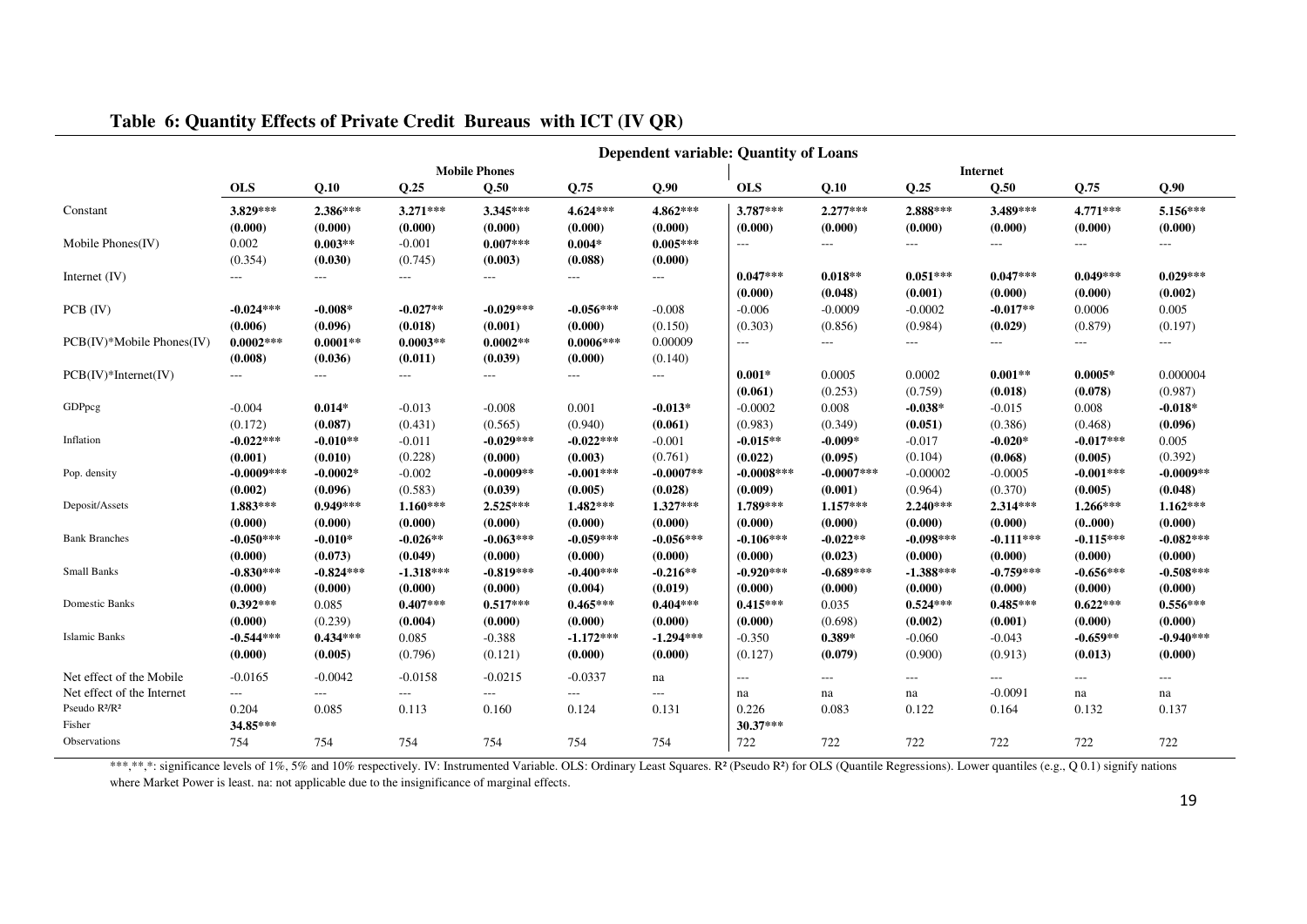#### **4.2 Further discussion of results and policy implications**

 This section reconciles the relationship of the findings with existing literature and further explores the implications of the findings in terms of how unexpected results can be leveraged for enhanced financial access. From the findings it is apparent that the relationship between ICT and public credit registries leads to increased financial access, compared to the nexus between ICT and private credit bureaus. Our findings are not directly comparable with the engaged studies in the introduction which have directly examined the relationship between information sharing offices and financial access. Our assessment of the nexus between information sharing offices and access to finance is not direct because the relationship is contingent on the role of ICT. Nonetheless, we take a minimalist approach by assuming that ICT also indirectly influenced the role of information sharing offices in financial access, established in previous studies.

 From a broad perspective, the findings are not consistent with Singh et al. (2009) who have established that African nations which have information sharing offices enjoy comparatively higher degrees of financial access. The results are consistent with Galindo and Miller (2001) from the view that nations with better developed credit registries are associated with less financial constraints, compared to countries with less developed information sharing offices. This narrative is consistent with this study because from our sample, public credit registries are more developed compared to private credit bureaus. The perspective is substantiated by Appendix 5 which shows that compared to public credit registries, private credit bureaus are less apparent in many countries.

 Conversely, our findings do not align with Love and Mylenko (2003) who have established that private credit bureaus are associated with more financial access when compared with public credit registries. Our findings are also not consistent with Triki and Gajigo (2014) who have concluded that countries with private credit bureaus enjoy higher levels of financial access relative to countries with public credit registries or neither institution.

 It is also important to explore how the unexpected findings from private credit bureaus can be leveraged to enhance financial access. Accordingly, we have seen from the Quantile Regressions findings that private credit bureaus increase (resp. decrease) loan price (resp. quantity). Fortunately, corresponding marginal effects are negative (resp. positive). This implies that at certain thresholds of ICT, the unconditional positive (resp. negative) effect from private credit bureaus on loan prices (resp. quantity) can be changed to negative (resp.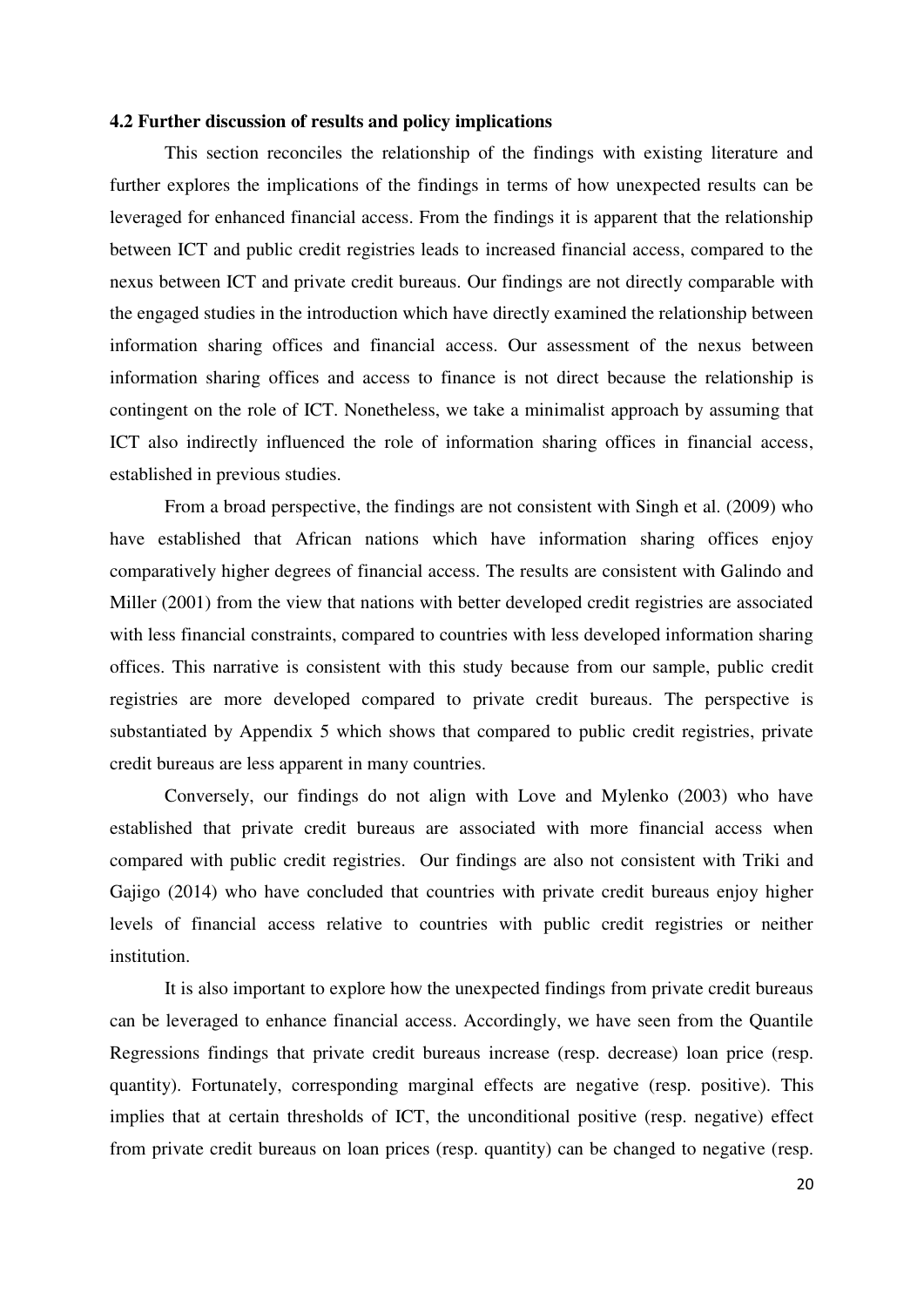positive). Hence the price effect of private credit bureaus with internet penetration in the  $0.75<sup>th</sup>$  of Table 5 can become negative if internet penetration reaches a threshold of 15 (0.0006/0.00004) per 100 people. This internet threshold makes economic sense because it is within the range (minimum to maximum) of internet penetration provided by the summary statistics (0.037 to 51.000).

 In the light of the above, in Table 6, the positive marginal effects from the interaction between mobile phones and private credit bureaus can convert the unconditional negative effects of private credit bureaus on the quantity of loans into overall positive effects on the quantity of loans. Hence, mobile phone penetration thresholds of 80 (0.008/0.0001), 90 (0.027/0.0003), 145 (0.029/0.0002), 93.33(0.056/0.0006) per 100 people are needed respectively in the  $0.10^{th}$ ,  $0.25^{th}$ ,  $0.50^{th}$  and  $0.75^{th}$  quintiles to convert the unconditional negative effects into overall positive effects. The thresholds also make economic sense because they are within the range of mobile phone penetration disclosed by the summary statistics (0.000 to 147.202).

#### **5. Conclusion and future research directions**

 This study has investigated loan price and quantity effects of information sharing offices with ICT in a panel of 162 banks consisting of 42 African countries for the period 2001-2011. The empirical evidence is based on Generalised Method of Moments and Instrumental Quantile Regressions. The findings broadly show that ICT with public credit registries decrease the price of loans and increase the quantity of loans. While the net effects from the interaction of ICT with private credit bureaus do not lead to enhanced financial access, corresponding marginal effects show that ICT can complement private credit bureaus to increase loan quantity and decrease loan prices when certain thresholds of ICT are attained. These thresholds have been computed and discussed.

 Future studies can improve extant literature by assessing if the established linkages withstand further scrutiny when investigated within comparative economic framework, notably, in terms of bank: ownership (foreign vs. domestic), size (large vs. small) and '*compliance with Sharia finance*' (Islamic vs. non-Islamic).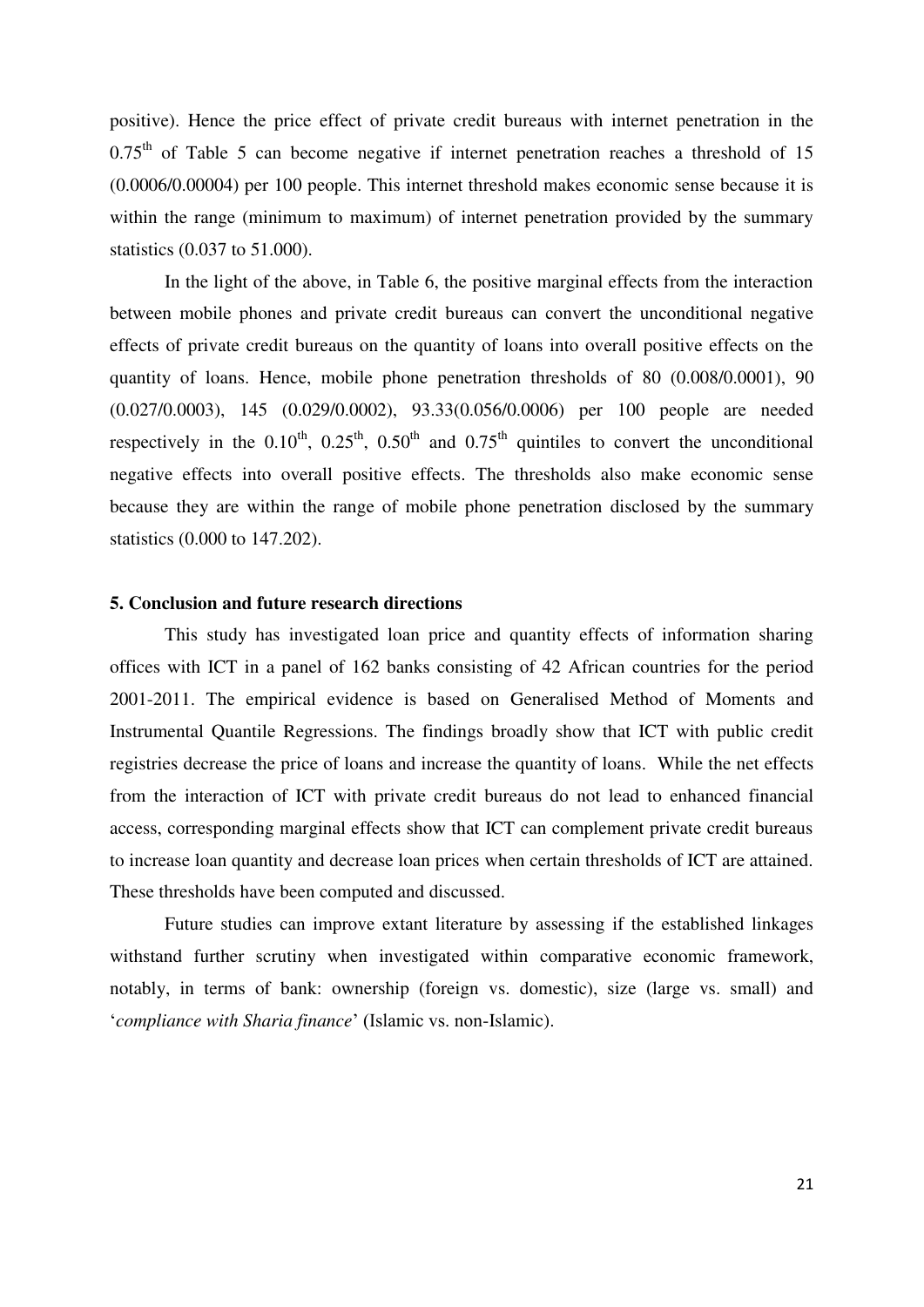#### **Appendices**

|                        | <b>Variables</b>                | <b>Expected sign on loan</b><br>price | <b>Expected sign on loan</b><br>quantity |
|------------------------|---------------------------------|---------------------------------------|------------------------------------------|
| Bank-oriented          | Deposit/Asset ratio             | $+$                                   | $^{+}$                                   |
| <i>features</i>        | <b>Bank Branches</b>            |                                       | $+$                                      |
| Market-related         | GDP per capita growth           | Uncertain                             | $+$                                      |
| characteristics        | Population density              | $+$                                   | $+$                                      |
|                        | Inflation                       | $\ddot{}$                             |                                          |
| Characteristics of the | Small versus( $vs$ ). Big banks | Uncertain                             | Uncertain                                |
| unobserved             | domestic vs. foreign banks      | Uncertain                             | Uncertain                                |
| heterogeneity          | Islamic vs. non-Islamic banks   | Uncertain                             | Uncertain                                |

#### **Appendix 1: Summary of expected signs**

#### **Appendix 2: Definitions of Variables**

| <b>Variables</b>                        | <b>Signs</b>   | <b>Definitions of Variables</b>                                                                                                                                                                                 | <b>Sources</b>                                                                              |
|-----------------------------------------|----------------|-----------------------------------------------------------------------------------------------------------------------------------------------------------------------------------------------------------------|---------------------------------------------------------------------------------------------|
| Mobile Phones                           | Mobile         | Mobile phone subscriptions (per 100 people)                                                                                                                                                                     | WDI (World Bank)                                                                            |
| <b>Internet Penetration</b>             | Internet       | Internet penetration (per 100 people)                                                                                                                                                                           | WDI (World Bank)                                                                            |
| Loan Quantity                           | Quantity       | Logarithm of Loans Quantity                                                                                                                                                                                     | BankScope                                                                                   |
| Price (charged on<br>Loans or Quantity) | Price          | (Gross Interest and Dividend income +Total<br>Non-Interest Operating Income)/Total Assets                                                                                                                       | <b>BankScope</b>                                                                            |
| Public credit registries                | <b>PCR</b>     | Public credit registry coverage (% of adults)                                                                                                                                                                   | WDI (World Bank)                                                                            |
| Private credit bureaus                  | <b>PCB</b>     | Private credit bureaus coverage (% of adults)                                                                                                                                                                   | WDI (World Bank)                                                                            |
| GDP per capita                          | <b>GDP</b>     | GDP per capita growth (annual $\%$ )                                                                                                                                                                            | WDI (World Bank)                                                                            |
| Inflation                               | Infl.          | Consumer Price Index (annual %)                                                                                                                                                                                 | WDI (World Bank)                                                                            |
| Populaton density                       | Pop.           | People per square kilometers of land area                                                                                                                                                                       | WDI (World Bank)                                                                            |
| Deposits/Assets                         | D/A            | Deposits on Total Assets                                                                                                                                                                                        | BankScope                                                                                   |
| <b>Bank Branches</b>                    | <b>B</b> brchs | Number of Bank Branches (Commercial bank<br>branches per 100 000 adults)                                                                                                                                        | BankScope                                                                                   |
| <b>Small Banks</b>                      | Ssize          | Ratio of Bank Assets to Total Assets (Assets<br>in all Banks for a given period) $\leq 0.50$                                                                                                                    | calculation<br>Authors'<br>and BankScope                                                    |
| Large Banks                             | Lsize          | Ratio of Bank Assets to Total Assets (Assets<br>in all Banks for a given period $) > 0.50$                                                                                                                      | Authors'<br>calculation<br>and BankScope                                                    |
| Domestic/Foreign<br>banks               | Dom/Foreign    | Domestic/Foreign banks based on qualitative<br>creation<br>information:<br>date,<br>headquarters,<br>government/private ownership, % of foreign<br>ownership,<br>foreign/domestic<br>of<br>year<br>ownershipetc | Authors'<br>qualitative<br>content analysis.                                                |
| Islamic/Non-Islamic                     | Islam/NonIsl.  | Islamic/Non-Islamic banks based on financial<br>statement characteristics (trading in<br>derivatives and interest on loan<br>paymentsetc)                                                                       | Authors'<br>qualitative<br>content analysis; Beck<br>(2010);<br>al.<br>Ali<br>et<br>(2012). |

WDI: World Development Indicators. GDP: Gross Domestic Product. The following are dummy variables: Ssize, Lsize, Dom/Foreign and Islam/NonIsl.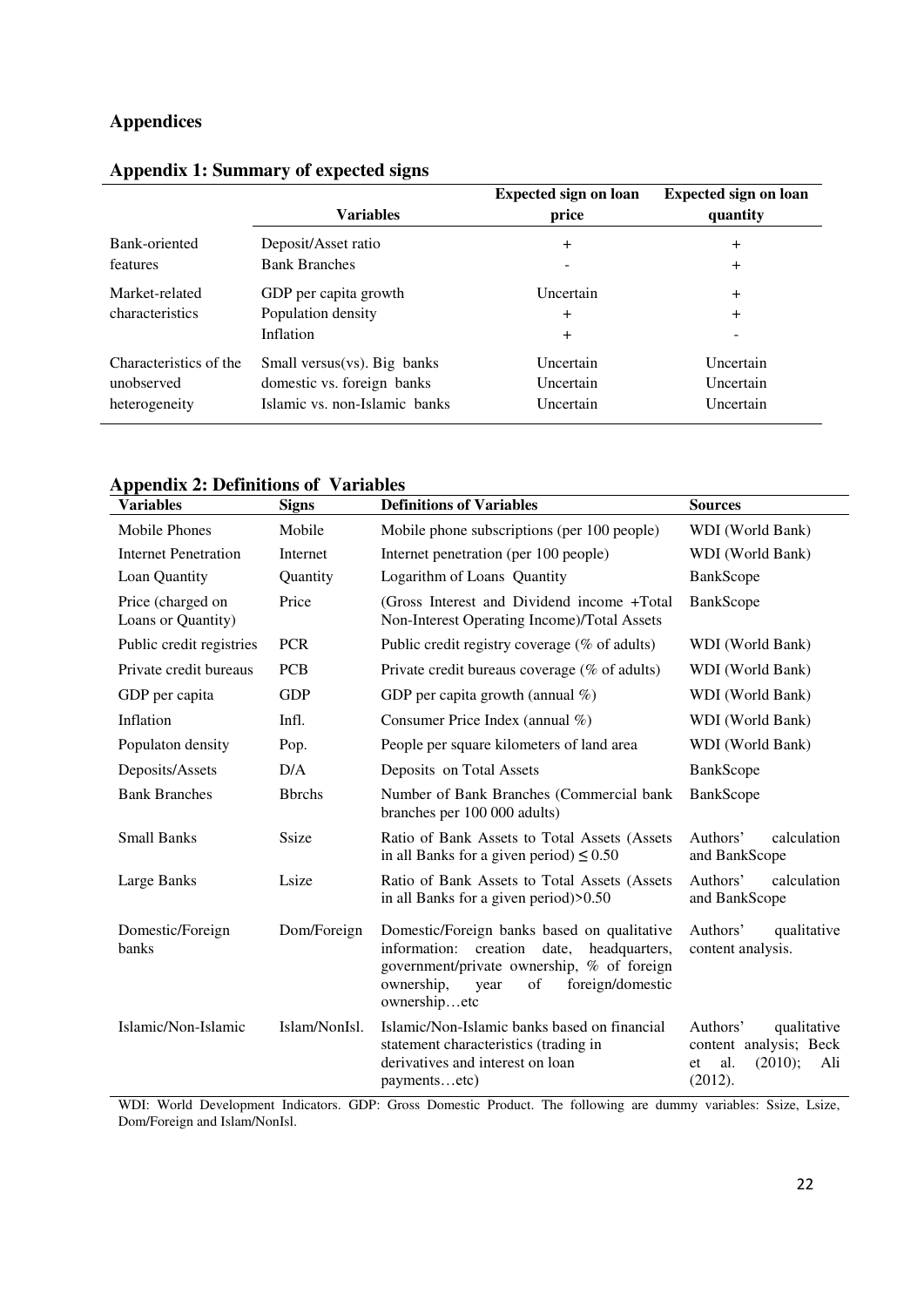#### **Appendix 3: Summary Statistics**

|                            |                                                                           | Mean                                               | S.D                                                | Minimum                                            | Maximum                                            | <b>Observations</b>                          |
|----------------------------|---------------------------------------------------------------------------|----------------------------------------------------|----------------------------------------------------|----------------------------------------------------|----------------------------------------------------|----------------------------------------------|
| <b>ICT</b>                 | Mobile                                                                    | 34.107                                             | 32.409                                             | 0.000                                              | 147.202                                            | 1776                                         |
|                            | Internet                                                                  | 7.268                                              | 8.738                                              | 0.037                                              | 51.000                                             | 1757                                         |
| Dependent<br>variables     | Price of Loans<br>Quantity of Loans (ln)                                  | 0.338<br>3.747                                     | 0.929<br>1.342                                     | 0.000<br>$-0.045$                                  | 25.931<br>6.438                                    | 1045<br>1091                                 |
| Information<br>sharing     | Public credit registries<br>Private credit bureaus                        | 2.056<br>7.496                                     | 6.206<br>18.232                                    | 0.000<br>0.000                                     | 49.800<br>64.800                                   | 1240<br>1235                                 |
| Market<br>variables        | GDP per capita growth<br>Inflation<br>Population density                  | 13.912<br>10.239<br>81.098                         | 96.707<br>22.695<br>106.06                         | $-15.306$<br>$-9.823$<br>2.085                     | 926.61<br>325.00<br>633.52                         | 1782<br>1749<br>1782                         |
| level<br>Bank<br>variables | Deposits/Assets<br><b>Bank Branches</b>                                   | 0.664<br>6.112                                     | 0.198<br>6.158                                     | 0.000<br>0.383                                     | 1.154<br>37.209                                    | 1052<br>1129                                 |
| Dummy<br>variables         | Small Size<br>Large Size<br>Domestic<br>Foreign<br>Islamic<br>Non-Islamic | 0.804<br>0.195<br>0.753<br>0.246<br>0.037<br>0.962 | 0.396<br>0.396<br>0.431<br>0.431<br>0.188<br>0.188 | 0.000<br>0.000<br>0.000<br>0.000<br>0.000<br>0.000 | 1.000<br>1.000<br>1.000<br>1.000<br>1.000<br>1.000 | 1255<br>1255<br>1782<br>1782<br>1782<br>1782 |

Ln: Logarithm. GDP: Gross Domestic Product. S.D: Standard Deviation. GDP: Gross Domestic Product.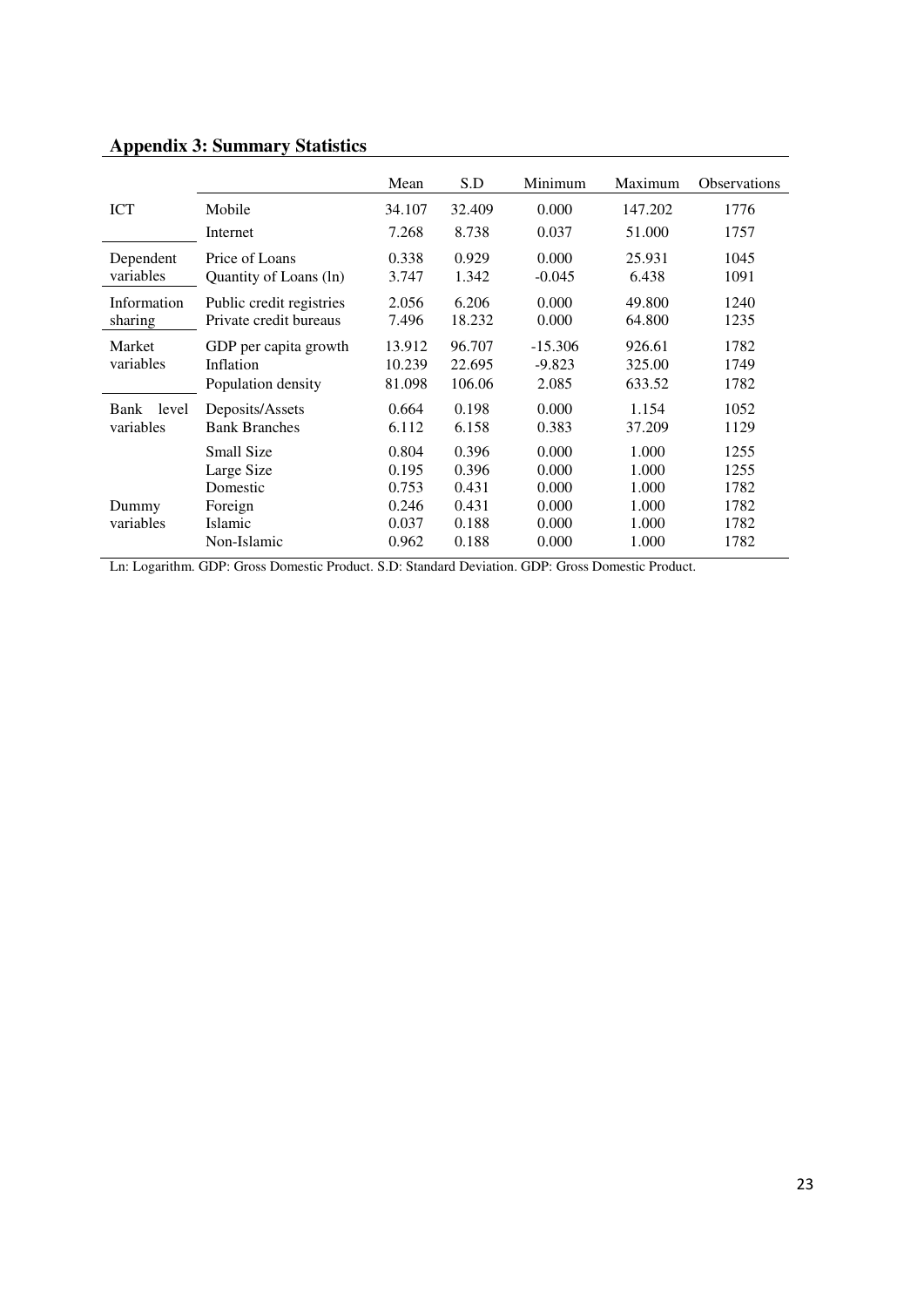|            | <b>Market-Level Controls</b> |          |          |                | <b>Bank-Level Controls</b> |          |           |          |          | <b>Dummy-Controls</b> |          |           |          | <b>ICT</b> | Info. Sharing |            |                |
|------------|------------------------------|----------|----------|----------------|----------------------------|----------|-----------|----------|----------|-----------------------|----------|-----------|----------|------------|---------------|------------|----------------|
| <b>GDP</b> | Infl.                        | Pop.     | D/A      | <b>B</b> brchs | Price                      | Quantity | Ssize     | Lsize    | Dom.     | Foreign               | Islam    | NonIsl.   | Mobile   | Internet   | <b>PCR</b>    | <b>PCB</b> |                |
| 1.000      | 0.136                        | 0.007    | $-0.008$ | $-0.068$       | $-0.014$                   | $-0.026$ | $-0.0002$ | 0.0002   | 0.034    | $-0.034$              | 0.0001   | $-0.0001$ | $-0.261$ | $-0.122$   | 0.019         | $-0.163$   | <b>GDP</b>     |
|            | 1.000                        | $-0.028$ | 0.037    | $-0.236$       | 0.256                      | $-0.009$ | 0.046     | $-0.046$ | 0.028    | $-0.028$              | $-0.050$ | 0.050     | $-0.315$ | $-0.238$   | $-0.205$      | $-0.178$   | Inf.           |
|            |                              | 1.000    | 0.112    | 0.410          | $-0.029$                   | $-0.125$ | $-0.098$  | 0.098    | $-0.045$ | 0.045                 | $-0.088$ | 0.088     | 0.056    | 0.335      | 0.546         | $-0.233$   | Pop.           |
|            |                              |          | 1.000    | $-0.041$       | 0.080                      | 0.306    | $-0.041$  | 0.041    | $-0.062$ | 0.062                 | $-0.210$ | 0.210     | $-0.087$ | $-0.036$   | $-0.038$      | $-0.083$   | D/A            |
|            |                              |          |          | 1.000          | $-0.266$                   | $-0.227$ | $-0.078$  | 0.078    | 0.135    | $-0.135$              | $-0.051$ | 0.051     | 0.610    | 0.747      | 0.602         | 0.139      | <b>B</b> brchs |
|            |                              |          |          |                | 1.000                      | $-0.075$ | 0.094     | $-0.094$ | 0.016    | $-0.016$              | $-0.097$ | 0.097     | $-0.206$ | $-0.219$   | $-0.342$      | 0.094      | Price          |
|            |                              |          |          |                |                            | 1.000    | $-0.171$  | 0.171    | 0.052    | $-0.052$              | $-0.067$ | 0.067     | $-0.096$ | $-0.118$   | $-0.096$      | 0.007      | Quantity       |
|            |                              |          |          |                |                            |          | 1.000     | $-1.000$ | 0.026    | $-0.026$              | $-0.020$ | 0.020     | 0.146    | 0.089      | $-0.084$      | 0.080      | Ssize          |
|            |                              |          |          |                |                            |          |           | 1.000    | $-0.026$ | 0.026                 | 0.020    | $-0.020$  | $-0.146$ | $-0.089$   | 0.084         | $-0.080$   | Lsize          |
|            |                              |          |          |                |                            |          |           |          | 1.000    | $-1.000$              | 0.089    | $-0.089$  | 0.151    | 0.039      | 0.010         | 0.187      | Dom.           |
|            |                              |          |          |                |                            |          |           |          |          | 1.000                 | $-0.089$ | 0.089     | $-0.151$ | 0.039      | $-0.010$      | $-0.187$   | Foreign        |
|            |                              |          |          |                |                            |          |           |          |          |                       | 1.000    | $-1.000$  | $-0.045$ | $-0.039$   | $-0.014$      | $-0.071$   | Islam          |
|            |                              |          |          |                |                            |          |           |          |          |                       |          | 1.000     | 0.045    | $-0.032$   | 0.014         | 0.071      | NonIsl.        |
|            |                              |          |          |                |                            |          |           |          |          |                       |          |           | 1.000    | 0.634      | 0.304         | 0.519      | Mobile         |
|            |                              |          |          |                |                            |          |           |          |          |                       |          |           |          | 1.000      | 0.513         | $-0.010$   | Internet       |
|            |                              |          |          |                |                            |          |           |          |          |                       |          |           |          |            | 1.000         | $-0.151$   | <b>PCR</b>     |
|            |                              |          |          |                |                            |          |           |          |          |                       |          |           |          |            |               | 1000       | <b>PCB</b>     |

#### **Appendix 4: Correlation Matrix (Uniform sample size : 684)**

Info: Information. PCB: Private Credit Bureaus. PCR: Public credit registries. GDP: GDP per capita growth. Infl: Inflation. Pop: Population growth. D/A: Deposit on Total Assets. Bbrchs: Bank branches. Szize: Small banks. Lsize: Large banks. Domestic: Domestic banks. Foreign: Foreign banks. Islami: Islamic banks. NonIsl: Non-Islamic banks. Price: Price of Loans. Quantity: Quantity of Loans. ICT: Information and Communication Technology. Mobile: mobile phone penetration. Internet: internet penetration.

5% critical value (two-tailed) =  $0.0750$  for  $n = 684$ .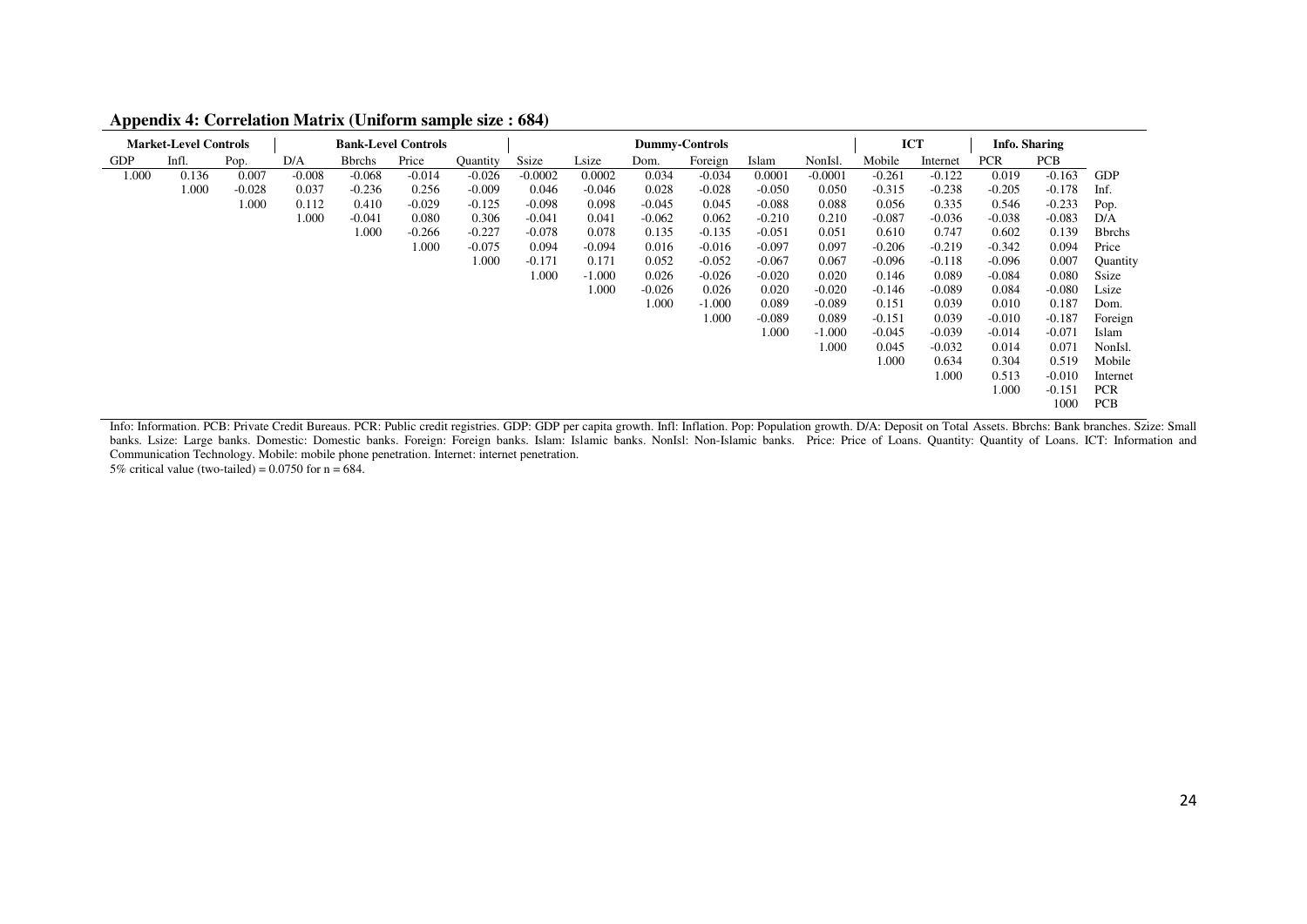|                               | <b>Public Credit Registries</b> | Private Credit Bureaus |
|-------------------------------|---------------------------------|------------------------|
| 1) Algeria                    | 0.216                           | 0.000                  |
| 2) Angola                     | 2.412                           | 0.000                  |
| 3) Benin                      | 8.037                           | 0.000                  |
| 4) Botswana                   | 0.000                           | 48.150                 |
| 5) Burkina Faso               | 1.750                           | 0.000                  |
| 6) Burundi                    | 0.212                           | 0.000                  |
| 7) Cameroon                   | 2.312                           | 0.000                  |
| 8) Cape Verde                 | 17.042                          | 0.000                  |
| 9) Central African Republic   | 1.412                           | 0.000                  |
| 10) Chad                      | 0.400                           | 0.000                  |
| 11) Comoros                   | 0.000                           | 0.000                  |
| 12) Congo Democratic Republic | 0.000                           | 0.000                  |
| 13) Congo Republic            | 3.400                           | 0.000                  |
| 14) Côte d'Ivoire             | 2.487                           | 0.000                  |
| 15) Djibouti                  | 0.200                           | 0.000                  |
| 16) Egypt                     | 2.062                           | 5.271                  |
| 17) Equatorial Guinea         | 2.566                           | 0.000                  |
| 18) Eritrea                   | 0.000                           | 0.000                  |
| 19) Ethiopia                  | 0.087                           | 0.000                  |
|                               | 12.716                          |                        |
| 20) Gabon                     | 0.000                           | 0.000                  |
| 21) The Gambia                |                                 | 0.000                  |
| 22) Ghana                     | 0.000                           | 1.700                  |
| 23) Guinea                    | 0.000                           | 0.000                  |
| 24) Guinea-Bissau             | 1.000                           | 0.000                  |
| 25) Kenya                     | 0.000                           | 1.750                  |
| 26) Lesotho                   | 0.000                           | 0.000                  |
| 27)Liberia                    | 0.280                           | 0.000                  |
| 28) Libya                     | na                              | na                     |
| 29) Madagascar                | 0.162                           | 0.000                  |
| 30) Malawi                    | 0.000                           | 0.000                  |
| 31) Mali                      | 2.812                           | 0.000                  |
| 32) Mauritania                | 0.187                           | 0.000                  |
| 33) Mauritius                 | 27.866                          | 0.000                  |
| 34) Morocco                   | 1.200                           | 4.812                  |
| 35) Mozambique                | 1.637                           | 0.000                  |
| 36) Namibia                   | 0.000                           | 50.362                 |
| 37) Niger                     | 0.825                           | 0.000                  |
| 38) Nigeria                   | 0.025                           | 0.000                  |
| 39) Rwanda                    | 0.425                           | 0.275                  |
| 40) Sao Tome & Principe       | 0.000                           | 0.000                  |
| 41) Senegal                   | 3.787                           | 0.000                  |
| 42) Seychelles                | 0.000                           | 0.000                  |
| 43) Sierra Leone              | 0.000                           | 0.000                  |
| 44) Somalia                   | na                              | na                     |
| 45) South Africa              | 0.000                           | 57.312                 |
| 46) Sudan                     | 0.000                           | 0.000                  |
| 47) Swaziland                 | 0.000                           | 40.216                 |
| 48) Tanzania                  | 0.000                           | 0.000                  |
| 49) Togo                      | 2.550                           | 0.000                  |
| 50) Tunisia                   | 15.975                          | 0.000                  |
| 51) Uganda                    | 0.000                           | 0.512                  |
| 52)Zambia                     | 0.000                           | 0.975                  |
| 53) Zimbabwe                  | 0.000                           | 0.000                  |

**Appendix 5: Country-specific average values from information sharing offices** 

na: not applicable because of missing observations.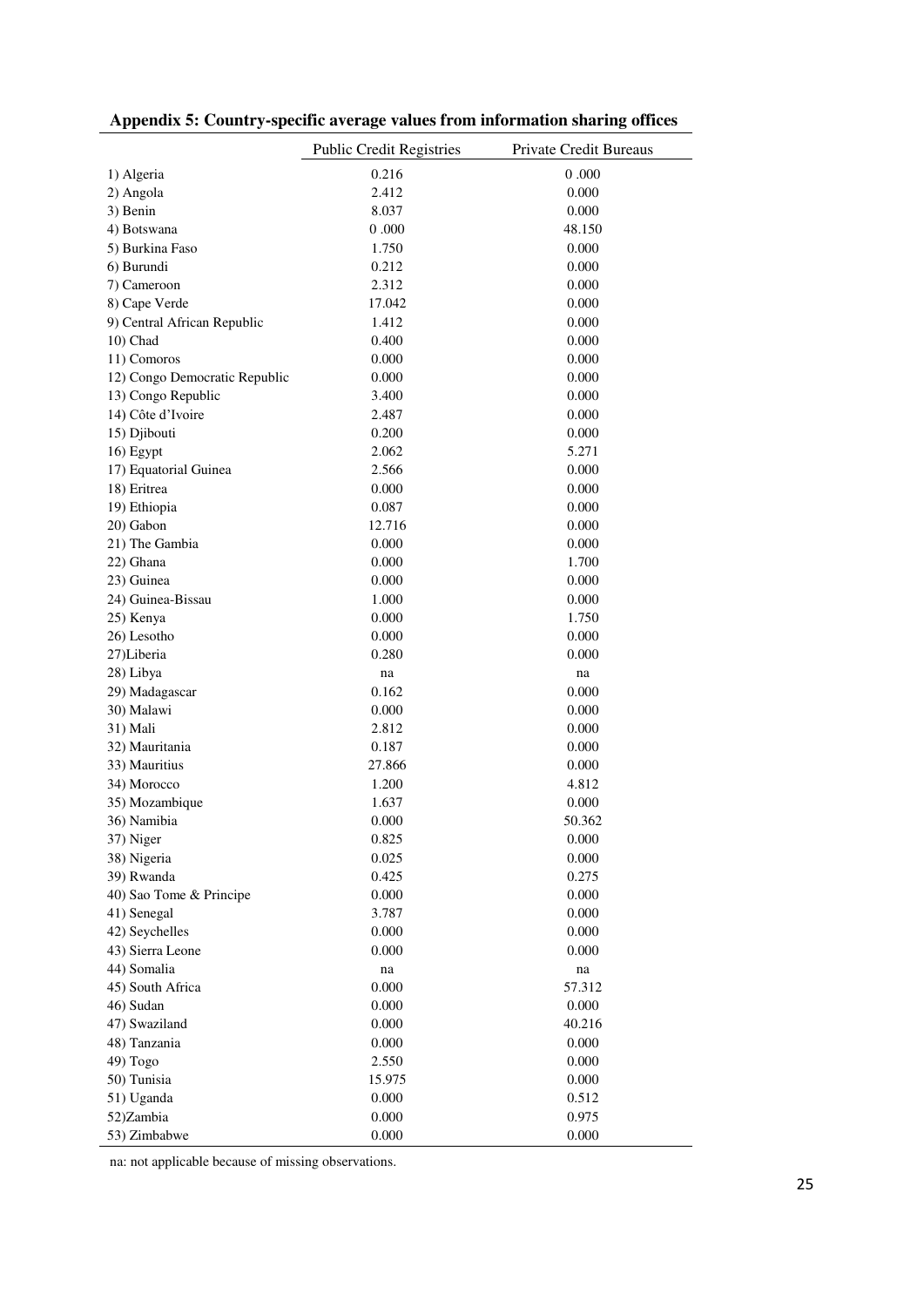#### **References**

Acharya, V., Amihud, Y., & Litov, L., (2011), "Creditor rights and corporate risk taking", *Journal of Financial Economics*, 102(1), pp. 150-166.

Allen, F., Otchere, I., & Senbet, L. W., (2011). "African financial systems: a review", *Review of Development Finance*, 1(2), pp. 79-113.

Ali, S. S., (2012), "Islamic Banking in the MENA Region", Islamic Research and Training Institute (IRTI), *Working Paper Series* No. 1433-01, Jeddah.

Arellano, M., & Bond, S., (1991). "Some tests of specification for panel data: Monte Carlo evidence and an application to employment equations". *The Review of Economic Studies*, 58(2), pp. 277-297.

Arellano, M., & Bover, O., (1995). "Another look at the instrumental variable estimation of error-components models", *Journal of Econometrics*, 68(1), pp. 29-52.

Asongu, S. A., (2013a), "How would population growth affect investment in the future: asymmetric panel causality evidence for Africa", *African Development Review*, 25(1), pp. 14- 29.

Asongu, S. A., (2013b). "Fighting corruption in Africa: do existing corruption-control levels matter?", *International Journal of Development Issues*, 12(1), pp. 36-52.

Asongu, S. A., (2014). "Correcting Inflation with Financial Dynamic Fundamentals: Which Adjustments Matter in Africa?", *Journal of African Business*, 15(1), pp. 64-73.

Asongu, S. A., & Anyanwu, J. C., & Tchamyou, S. V., (2016a). "Information sharing and conditional financial development in Africa", *Information Technology for Development*: Forthcoming.

Asongu, S. A, & De Moor, L., (2016). "Financial Globalisation Dynamic Thresholds for Financial Development: Evidence from Africa", *European Journal of Development Research*: <http://link.springer.com/article/10.1057%2Fejdr.2016.10>

Asongu, S. A, & Nwachukwu, J. C., (2016a). "The Mobile Phone in the Diffusion of Knowledge for Institutional Quality in Sub Saharan Africa", *World Development*, doi:10.1016/j.worlddev.2016.05.012.

Asongu, S. A, & Nwachukwu, J. C., (2016b). "Foreign aid and governance in Africa", *International Review of Applied Economics*, 30(1), pp. 69-88.

Asongu, S. A., Nwachukwu, J., & Tchamyou, S. V., (2016b). "Information Asymmetry and Financial Development Dynamics in Africa", *Review of Development Finance,* Forthcoming*.* 

Asongu, S. A., & Tchamyou, S. V., (2016). "Information Sharing and Financial Sector Development in Africa", *Journal of African Business*: Forthcoming.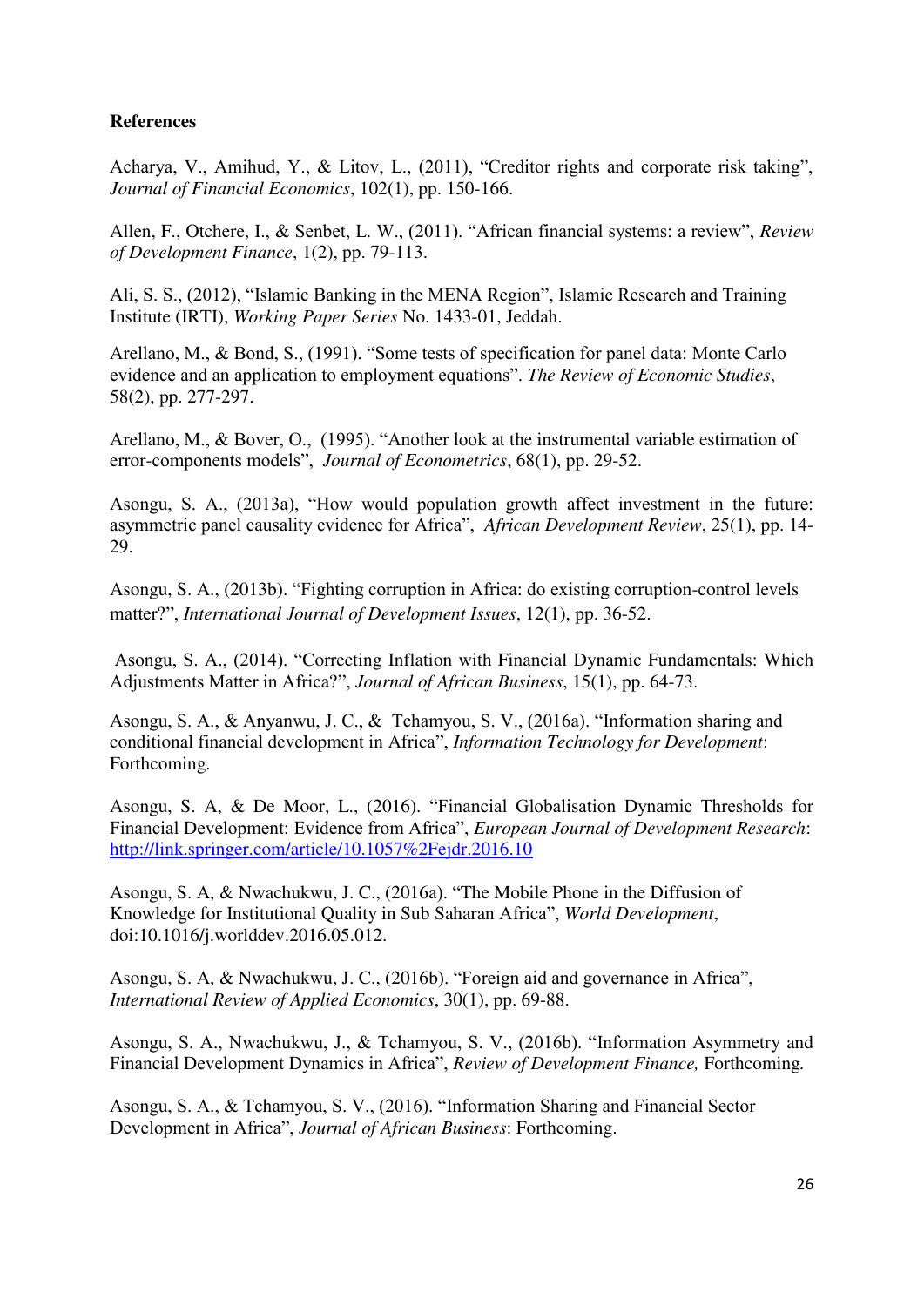Baltagi, B. H., (2008). "Forecasting with panel data", *Journal of Forecasting*, 27(2), pp. 153- 173.

Barth, J., Lin, C., Lin, P., & Song, F., (2009), "Corruption in bank lending to firms: crosscountry micro evidence on the beneficial role of competition and information sharing", *Journal of Financial Economics*, 99(3), pp. 361-368.

Bartels, F. L., Alladina, S. N., & Lederer, S., (2009), "Foreign Direct Investment in Sub-Saharan Africa: Motivating Factors and Policy Issues", *Journal of African Business*, 10(2), pp. 141-162.

Batuo, M. E., & Kupukile, M., (2010), "How can economic and political liberalization improve financial development in African countries?", *Journal of Financial Economic Policy*, 2(1), pp. 35-59.

Beck, T., Demirgüç-Kunt, A., & Levine, R., (2003), "Law and finance: why does legal origin matter?", *Journal of Comparative Economics*, 31(4), pp. 653-675.

Beck, T., Demirguc-Kunt, A., & Merrouche, O., (2010), "Islamic vs. Conventional Banking: Business Model, Efficiency and Stability", *World Bank Policy Research Working Paper* No. 5446, Washington.

Billger, S. M., & Goel, R. K., (2009), "Do existing corruption levels matter in controlling corruption? Cross-country quantile regression estimates", *Journal of Development Economics*, 90(2), pp. 299-305.

Blundell, R., & Bond, S., (1998). "Initial conditions and moment restrictions in dynamic panel data models", *Journal of Econometrics*, 87(1), pp. 115-143.

Bond, S., Hoeffler, A., & Tample, J., (2001). "GMM Estimation of Empirical Growth Models", University of Oxford.

Brown, M., Jappelli, T., & Pagano, M., (2009), "Information sharing and credit: firm-level evidence from transition countries", *Journal of Financial Intermediation*, 18(2), pp. 151-172.

Claessens, S., & Klapper, L., (2005), "Bankruptcy around the world: explanations of its relative use", *American Law and Economics Review*, 7(1), pp. 253-283.

Claus, I., & Grimes, A., (2003). "Asymmetric Information, Financial Intermediation and the Monetary Transmission Mechanism: A Critical Review", *NZ Treasury Working Paper* No. 13/019, Wellington.

Coccorese, P., (2012), "Information sharing, market competition and antitrust intervention: a lesson from the Italian insurance sector", *Applied Economics*, 44(3), pp. 351-359.

Coccorese, P., & Pellecchia, A., (2010), "Testing the 'Quiet Life' Hypothesis in the Italian Banking Industry", *Economic Notes by Banca dei Paschi di Siena SpA*, 39(3), pp. 173-202.

Darley, W. K., (2012), "Increasing Sub-Saharan Africa's Share of Foreign Direct Investment: Public Policy Challenges, Strategies, and Implications", *Journal of African Business*, 13(1),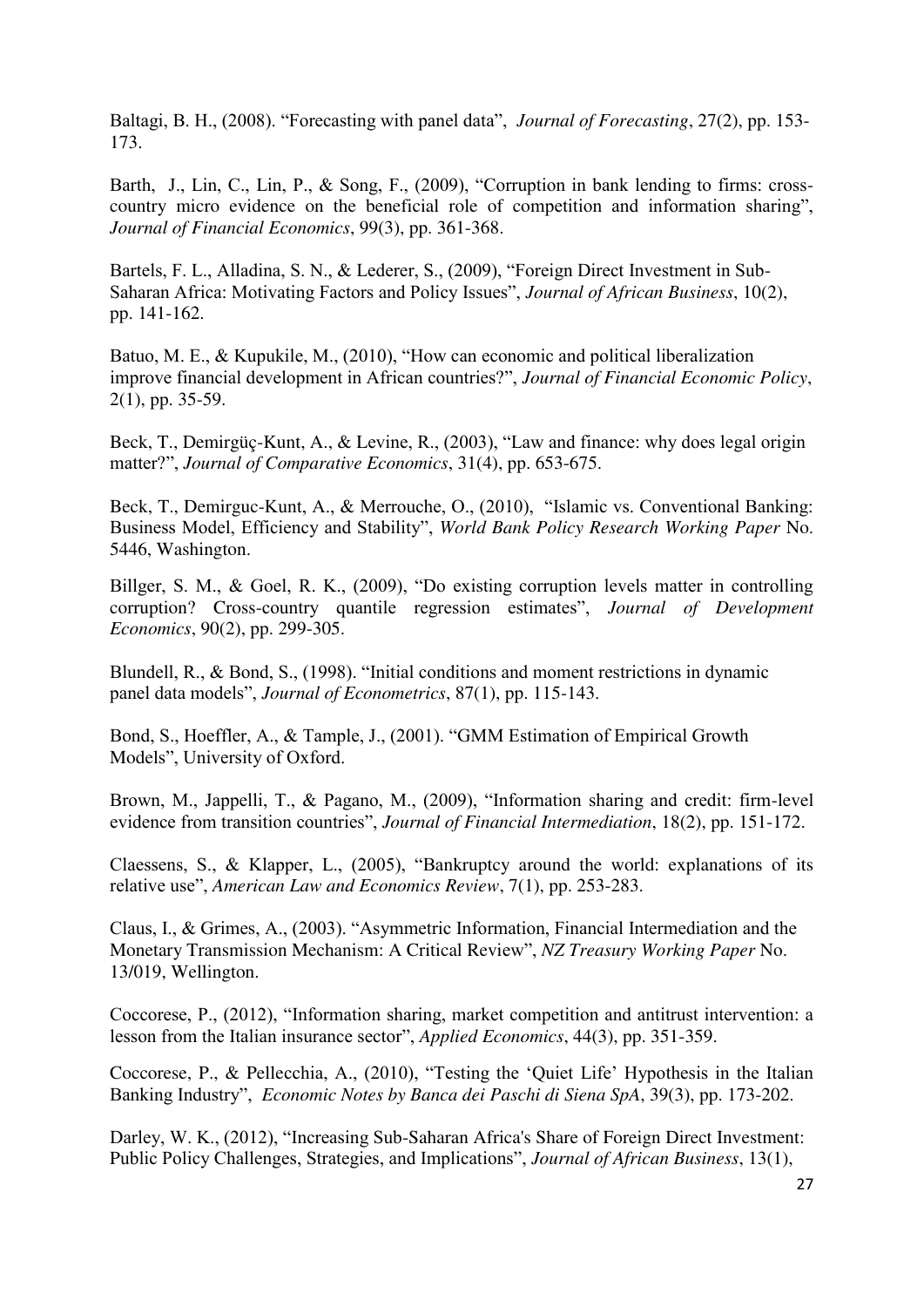pp. 62-69.

Dewan, S., & Ramaprasad, J., (2014). "Social media, traditional media and music sales", *MIS Quarterly*, 38(1), pp. 101-128.

Djankov, S., McLeish, C., & Shleifer, A., (2007), "Private credit in 129 countries", *Journal of Financial Economics*, 84(2), pp. 299-329.

Fouda, O. J. P., (2009), "The excess liquidity of banks in Franc zone: how to explain the paradox in the CEMAC", *Revue Africaine de l'Integration*, 3(2), pp. 1-56.

Galindo, A., & Miller, M., (2001), "Can Credit Registries Reduce Credit Constraints? Empirical Evidence on the Role of Credit Registries in Firm Investment Decisions", *Inter-American Development Bank Working Paper,* Washington.

Houston, J. F., Lin, C., Lin, P., & Ma, Y., (2010), "Creditor rights, information sharing and bank risk taking", *Journal of Financial Economics*, 96(3), pp. 485-512.

IFAD (2011). "Enabling poor rural people to overcome poverty", Conference Proceedings, Conference on New Directions for Smallholder Agriculture 24-25 January 2011, Rome, IFAD HQ,<https://www.ifad.org/documents/10180/6b9784c3-73cc-4064-9673-44c4c9c9a9be> (Accessed: 13/05/2016).

Ivashina, V., (2009), "Asymmetric information effects on loan spreads", *Journal of Financial Economics*, 92(2), pp. 300-319.

Jappelli, T., & Pagano, M., (2002), "Information sharing, lending and default: Cross-country evidence", *Journal of Banking & Finance*, 26(10), pp. 2017–2045.

Kelsey D & le Roux, S., (2016), "Dragon Slaving with Ambiguity: Theory and Experiments", *Journal of Public Economic Theory*. doi: 10.1111/jpet.12185.

Koenker, R., & Bassett, Jr. G., (1978),"Regression quantiles", *Econometrica*, 46(1), pp.33-50.

Koenker, R., & Hallock, F.K., (2001), "Quantile regression", *Journal of Economic Perspectives*, 15(4), pp.143-156.

Le Roux, S., & Kelsey, D., (2016). "Strategic Ambiguity and Decision-making An Experimental Study", Department of Economics, Oxford Brookes University.

Love, I., & Mylenko, N., (2003), "Credit reporting and financing constraints", *World Bank Policy Research Working Paper Series* No. 3142, Washington.

Mylenko, N., (2008). "Developing Credit Reporting in Africa: Opportunities and Challenges", African Finance for the 21<sup>st</sup> Century, High Level Seminar Organized by the IMF Institute in collaboration with the Joint Africa Institute, Tunis, Tunisia, March 4-5, 2008.

<http://www.imf.org/external/np/seminars/eng/2008/afrfin/pdf/mylenko.pdf>(Accessed: 18/05/2016).